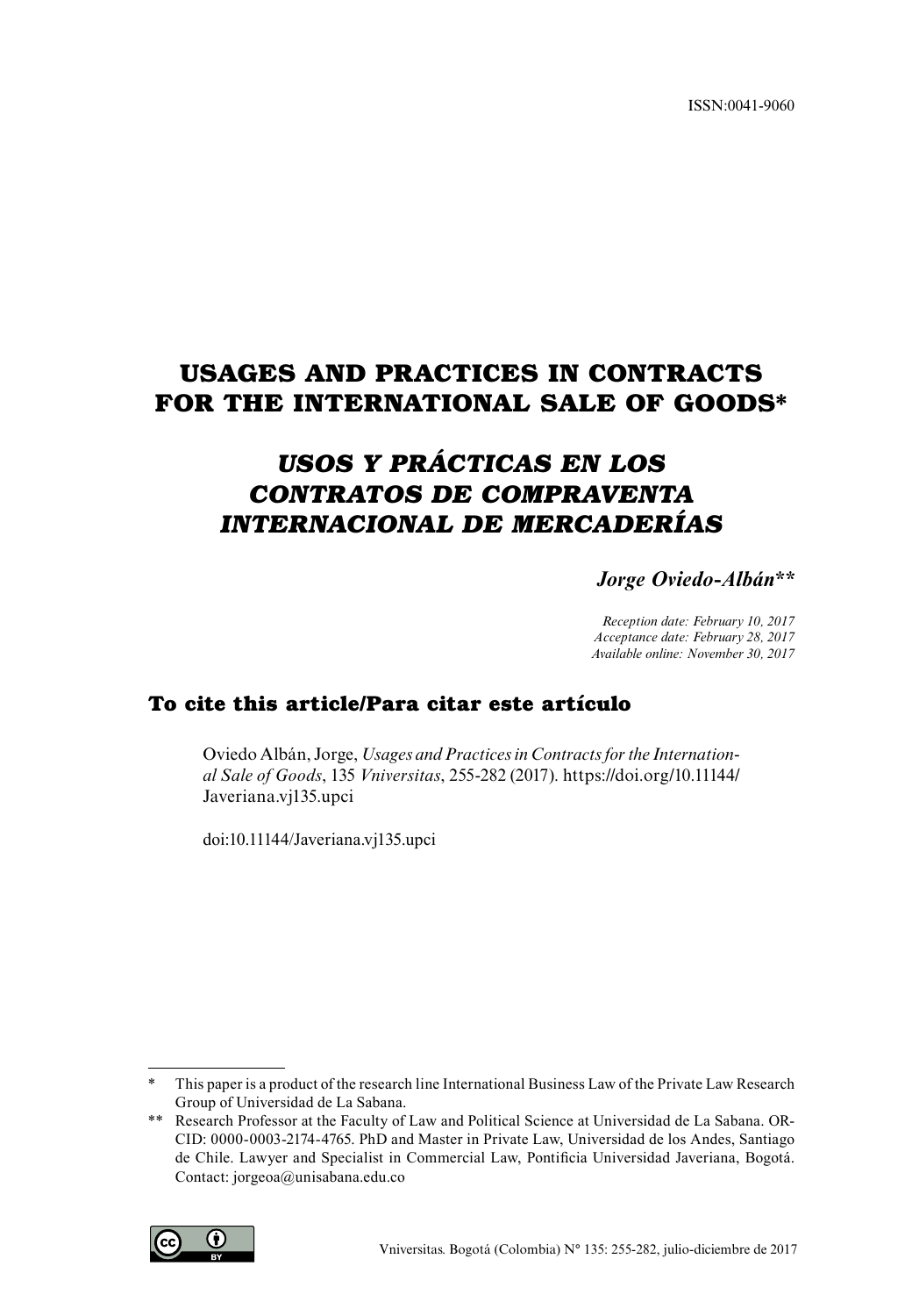# **ABSTRACT**

One of the most important issues in the Convention for the International Sale revolves around the ability to define the way in which it anticipates the application of other sources of law with which it is integrated. It is, therefore, necessary to establish the scope of each one of these in order to be able to establish a system of regulatory sources of contracts for the international sale of goods. In this respect, the purpose of this paper is to study the value and scope of the usages and practices as a regulatory source of contracts for the international sale of goods under the framework of the 1980 United Nations Convention. It considers both legal theory and case law interpretations.

**Keywords**: Usages; practices; international contracts of sales of goods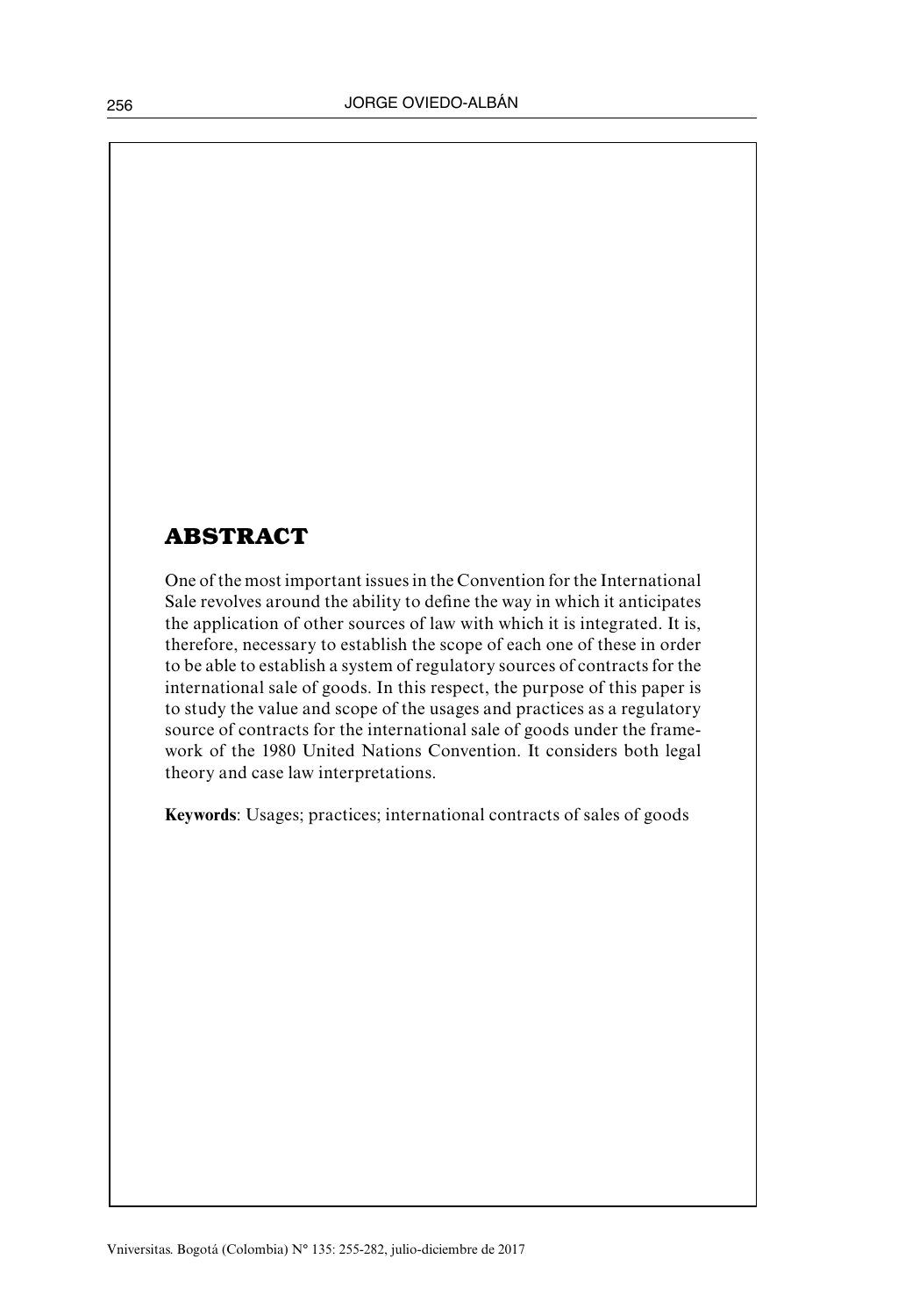### *RESUMEN*

Uno de los aspectos de mayor relevancia en la Convención sobre Compraventa Internacional consiste en poder precisar la forma como la misma prevé la aplicación de otras fuentes con las que se integra. Conforme a lo anterior, es necesario establecer el alcance de cada una de ellas, para de esa manera poder establecer el sistema de fuentes reguladoras de los contratos de compraventa internacional de mercaderías. En tal contexto, este trabajo tiene por objeto estudiar el valor y alcance de los usos y prácticas como fuente reguladora de los contratos de compraventa internacional en el marco de la Convención de Naciones Unidas de 1980. Para su elaboración se han tenido en cuenta tanto la doctrina como las interpretaciones jurisprudenciales.

**Palabras clave:** Usos; prácticas; contratos internacionales de compraventa

## **SUMARIO**

Introduction.- I. General Aspects.- II. Classification.- *A. Business practices and conventional usages.- B. General usages.-* III. Functions.- *A. Interpretative functions.- B. Normative functions.- IV. REQUIREMENTS OF* general usages.- *A. The parties knew or ought to have known.- B. Widely known and regularly observed.-* Conclusions.- Bibliography.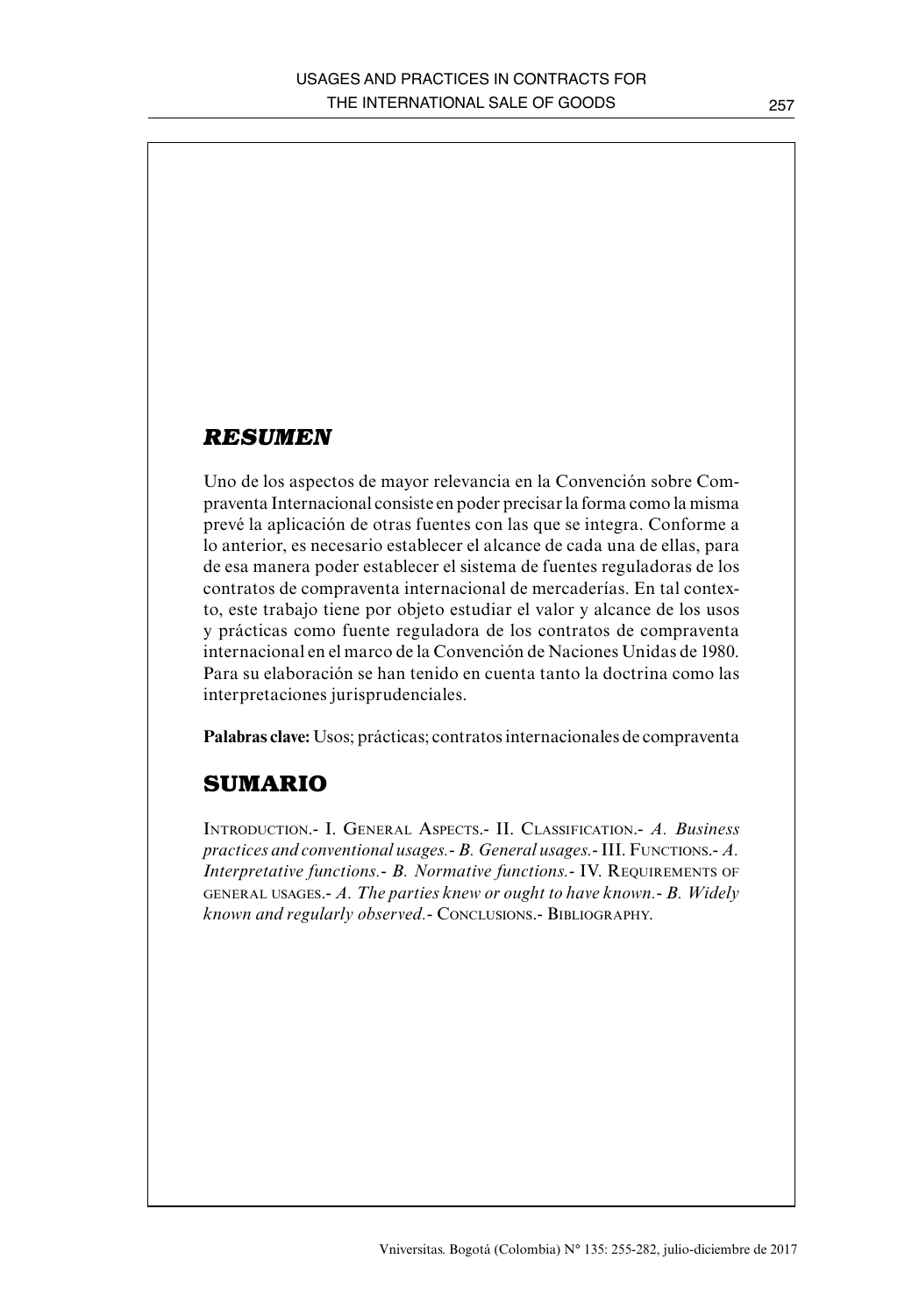#### **INTRODUCTION**

Currently there are 86 countries that have ratified the United Nations Convention on Contracts for the International Sale of Goods signed on April  $11<sup>th</sup> 1980<sup>1</sup>$  In addition to the influence that it has had on the contract law harmonization process, it is possibly not necessary to draw attention to its importance as an instrument that regulates international sale contracts; however, it is convenient to do so as in Latin America it is still interesting that —to date fourteen countries from Central and South America, including several from the Caribbean, have adopted it— and there have only been a small number of decisions made that have implemented the Convention.<sup>2</sup> For this very reason, efforts made to promote it are not in vein. These efforts emphasize the need that lawyers and judges, who are involved in these types of international operations, have to not only understand its normative text, but also the main disputes that its application has generated in different countries around the world as well as court's decisions and interpretations from legal theory.

One of the most important issues in the Convention for the International Sale revolves around the ability to define the way in which it anticipates the application of other sources of law with which it is integrated. It is, therefore, necessary to establish the scope of each one of these in order to be able to establish a system of regulatory sources of contracts for the international sale of goods. In this respect, the purpose of this paper is to study the value and scope of the usages and practices as a regulatory source of contracts for the international sale of goods under the framework of the 1980 United Nations Convention. It considers both legal theory and case law interpretations.

<sup>1</sup> From hereon the following titles will be used: "United Nations Convention on Contracts for the International Sale of Goods"; "Convention for the International Sale"; "1980 Convention" or simply "The Convention".

<sup>2</sup> The countries are: Argentina, Chile, Costa Rica, Uruguay, Paraguay, Brazil, Peru, Ecuador, Colombia, Guyana, French Guyana, Honduras, Mexico, Cuba, and the Dominican Republic. Information on the countries that have ratified the Convention can be found at: [http:///www.uncitral.org.](http:///www.uncitral.org) For the importance of the Convention on what has been called the "modernization of the law of obligations" process refer to, among others: Reinhard Zimmermann, *The New German Law of Obligations. Historical and Comparative Perspectives*, 32-38 (Oxford University Press, Oxford, 2005). Antonio Manuel Morales-Moreno, *La modernización del derecho de obligaciones*, 146-147 (Thomson Civitas, Cizur Menor, Navarra, 2006).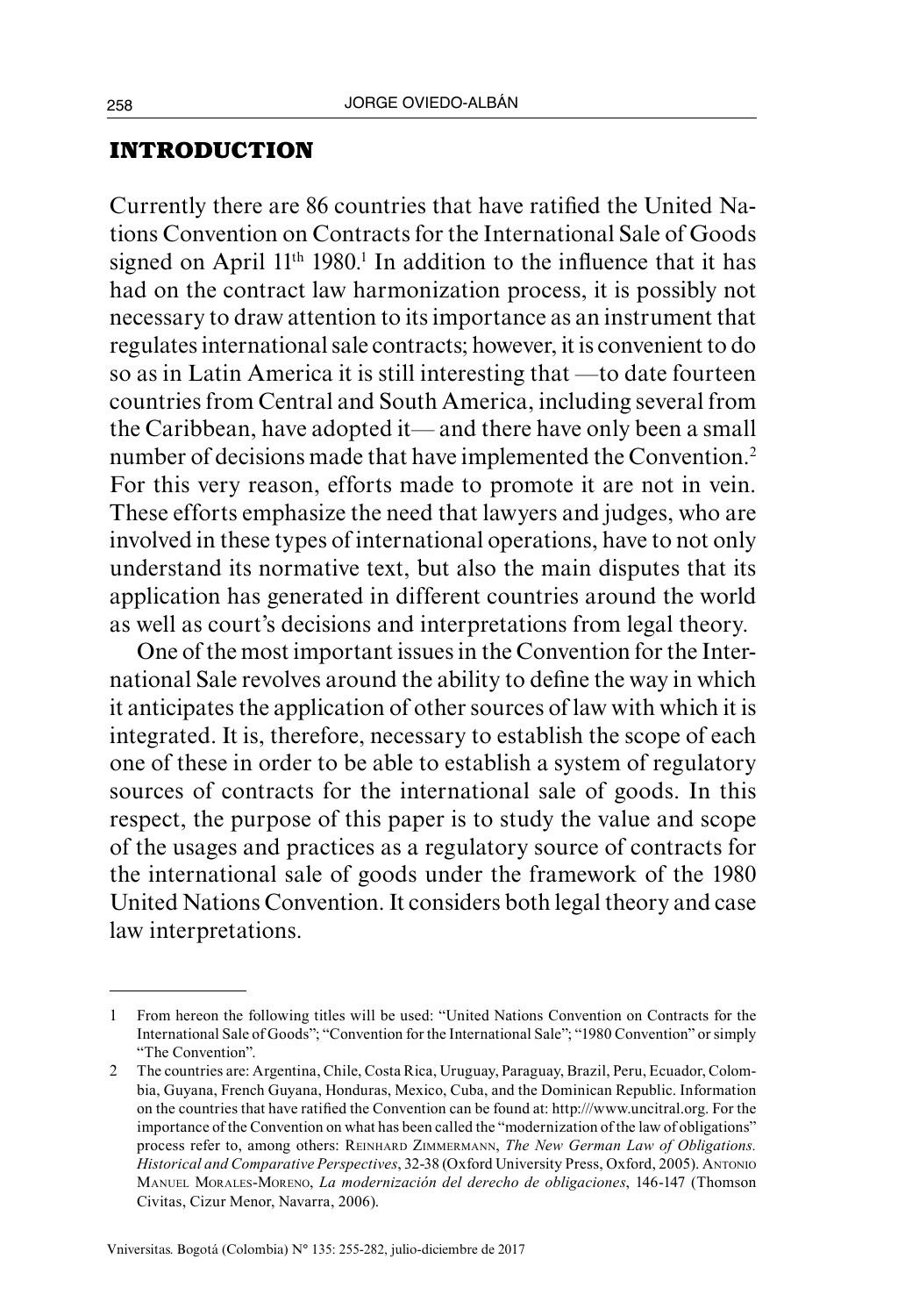Moreover, notwithstanding the fact that this paper has been developed from a perspective that is centered on the Convention on the International Sale of Goods, it was also considered pertinent to include references to the Unidroit Principles of International Commercial Contracts. As is well known, these have established themselves as the instrument that sets out the general applicable rules to international contracts, either as an express agreement between the parties, or because the arbitrator interprets the contract as a reflection of a modern *lex mercatoria.*<sup>3</sup>

This paper is structured in the following way: The first section (I) details general aspects, which seek to contextualize the landscape of the regulatory sources of contracts for the international sale of goods. The second (II) refers to the classification between practices and usages, and then the third (III) subsequently identifies the interpretive and normative roles. The fourth section (IV) analyzes the specifications of contracts for the international sale of goods and issues relating to how they can be proved. Lastly, the paper ends with some final considerations and well as the bibliography.

# **I. GENERAL ASPECTS**

The Convention on Contracts for the International Sale of Goods is comprised of 101 Articles that are divided into four parts: the first relates to its sphere of application and general provisions and is conformed by Articles 1-13. The second part, which is entitled *Formation of the contract*, is contained between Articles 14-24. The third is called *Sale of goods*, can be found between Articles 25-88, and includes the provisions that are relative to the buyer and seller's obligations as well as remedies for breach of contract. The forth part is the *Final provisions* section, which is comprised of Article 89 to 101; these refer to rules of the Convention as an international law treaty. For this reason it includes provisions relative to its adoptions and reservations.

It should also be taken into consideration that, according to what is determined in Article 4, the Convention exclusively regulates the formation of a contract of sale and the rights and obligations

<sup>3</sup> Francesco Galgano & Fabrizio Marrella, *Diritto del commercio internazionale*, 244 (CEDAM, Padova, 2004).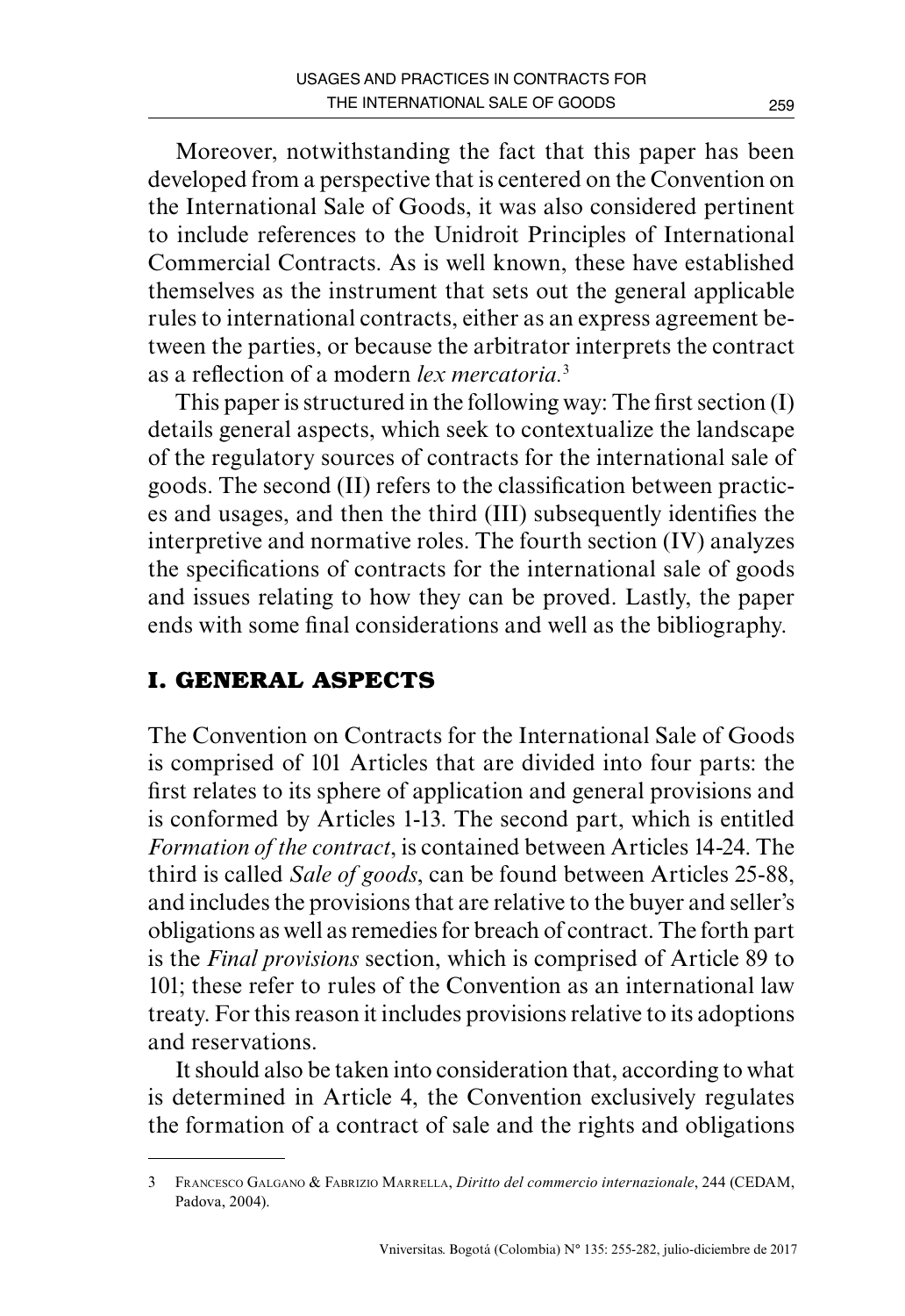of the parties. Its scope of application does not include contracts' validity, or the validity of any of its provisions or usages. Also, the effects the contract can have on the ownership of the sold goods are not included. Article 5 sets out how the Convention does not establish the responsibility of the seller for the death or physical injuries caused to an individual by the goods. The type of sales that are not included in the Convention's scope of application should also be considered; these are listed in Article 2.

The previous paragraph demonstrates that the Convention does not regulate all international contracts of sale, and it also has no rules that include every aspect that could be contained in these types of contracts. This shows, as Franco Ferrari has stated, that the Convention does not resolve every problem that could conceivably be encountered in these types of contracts, and, as such, appealing to other sources of law is necessary.4 The Convention contains provisions, such as those stated in Articles 6-9, from which a regulatory system of international contracts of sale can be constructed.<sup>5</sup>

The principle of party autonomy plays a leading role within these types of sources of law; this is recognized in Article 6 of the Convention in both a material and conflictual sense. This allows the parties to determine the content of the contract as well as to either expressly or tacitly exclude the Convention and instead use a national law.6 As such, the contractual provisions take precedent

<sup>4</sup> Franco Ferrari, *What Sources of Law for Contracts for the International Sale of Goods? Why One Has to Look Beyond the CISG*, *Internationales Handelsrecht*, 1, 1-20, 3 (2006). Also: Franco Ferrari, *Fuentes aplicables a la compraventa internacional de mercaderías*, 81-82 (Miriam Anderson & Lorenzo Bairati, translators, Bosch, Barcelona, 2009). Franco Ferrari & Marco Torsello, *International Sales Law - CISG - in a Nutshell*, 30 (West Academic Publishing, Saint Paul, Minnesota, 2014).

<sup>5</sup> Cf. Franco Ferrari & Marco Torsello, *International Sales Law - CISG - in a Nutshell*, 41. Jorge Oviedo-Albán, *Los principios generales en la Convención de Naciones Unidas sobre Compraventa Internacional de Mercaderías*, XLVII *Boletín Mexicano de Derecho Comparado*, 141, 987-1020 (2014). Available at: http://www.elsevier.es/es-revista-boletin-mexicano-derecho-comparado-77 articulo-los-principios-generales-convencion-naciones-S0041863314711822. Jorge Oviedo-ALBÁN, *El carácter internacional y la interpretación uniforme de la Convención de Naciones Unidas sobre Compraventa Internacional de Mercaderías*, XLV *Boletín Mexicano de Derecho Comparado*, 133, 253-282 (2012). Available at: http://www.scielo.org.mx/pdf/bmdc/v45n133/v45n133a9.pdf

<sup>6</sup> On the scope of party autonomy for the international sale of goods: ESPERANZA CASTELLANOS-RUIZ, *Autonomía de la voluntad y derecho uniforme en la compraventa internacional*, *passim* (Comares, Granada, 1998). Alfonso Luis Calvo-Caravaca, *Artículo 6*, in *La compraventa internacional de*  mercaderías, comentario de la Convención de Viena, 92-101 (LUIS DÍEZ-PICAZO Y PONCE DE LEÓN, director and coordinator, Civitas, Madrid, 1998). Ingeborg Schwenzer & Pascal Hachem, *Article 6*, in *Schlechtriem & Schwenzer Commentary on the UN Convention on the International Sale of*  Goods (CISG), 101-118 (4<sup>th</sup> ed., Ingeborg Schwenzer, ed., Oxford University Press, Oxford, 2016).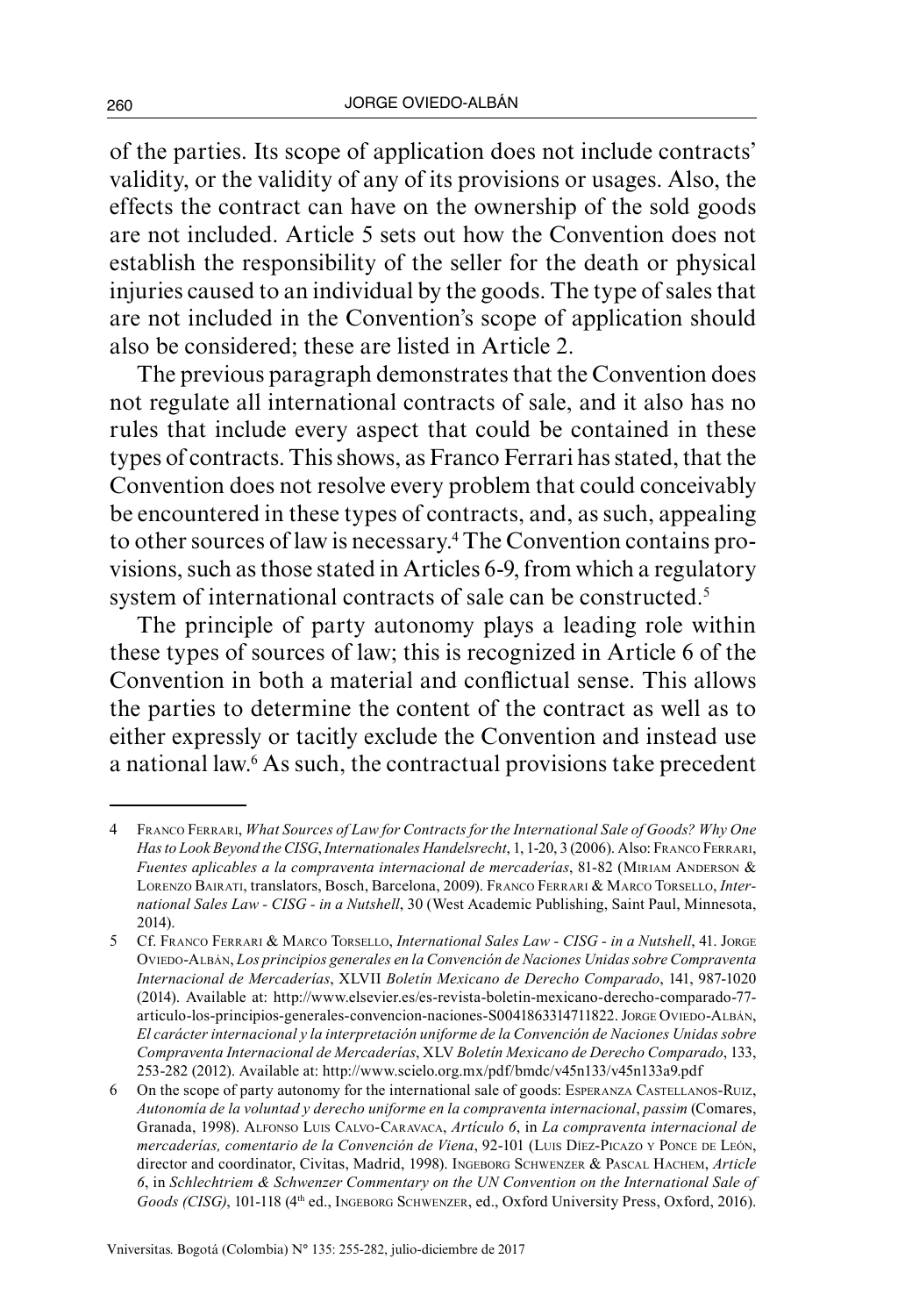above the Convention's provisions (with the exception of what is written in Article 12) as well as other rules that are applicable in accordance with the Convention, except those rules that are mandatory.

Similarly, the usages and practices are of the utmost importance, and this is established in Articles 8 (3) and 9. These identify their main functions, which are referred to hereinafter. The rules in reference are the following:

*Article 8 (3). In determining the intent of a party or the understanding a reasonable person would have had, due consideration is to be given to all relevant circumstances of the case including the negotiations, any practices which the parties have established between themselves, usages and any subsequent conduct of the parties.*

*Article 9. (1) The parties are bound by any usage to which they have agreed and by any practices which they have established between themselves.* 

*(2) The parties are considered, unless otherwise agreed, to have impliedly made applicable to their contract or its formation a usage of which the parties knew or ought to have known and which in international trade is widely known to, and regularly observed by, parties to contracts of the type involved in the particular trade concerned.7*

Additionally, Article 7.2 establishes that the issues relating to the matters governed by the Convention, but that are not expressly resolved by it, should be dealt with in accordance with the general principles in which they are based. If these principles do not exist, then they should be dealt with according to the applicable law according to the rules contained in Private International Law.8

<sup>7</sup> The Unidroit Principles also recognize the normative value of the usages and practices in Articles 1.9 and 5.1.2. The regulations are set out as follows: "Article 1.9. (*Usages and Practices*) (1) The parties are bound by any usage to which they have agreed and by any practices which they have established between themselves. (2) The parties are bound by a usage that is widely known to and regularly observed in international trade by parties in the particular trade concerned except where the application of such a usage would be unreasonable."

<sup>&</sup>quot;Article 5.1.2. *(Implied obligations)* Implied obligations stem from (a) the nature and purpose of the contract; (b) practices established between the parties and usages; (c) good faith and fair dealing; (d) reasonableness."

<sup>8</sup> For lacunas in the Convention see, among others: Alfonso Luis Calvo-Caravaca, *Artículo 7*, in *La compraventa internacional de mercaderías, comentario de la Convención de Viena*, 102-113, 110- 113 (Luis Díez-Picazo <sup>y</sup> Ponce de León, director and coordinator, Civitas, Madrid, 1998). Ingeborg Schwenzer & Pascal Hachem, *Article 7*, in *Schlechtriem & Schwenzer Commentary on the UN Convention on the International Sale of Goods (CISG)*, 119-142 (4<sup>th</sup> ed., INGEBORG SCHWENZER, ed.,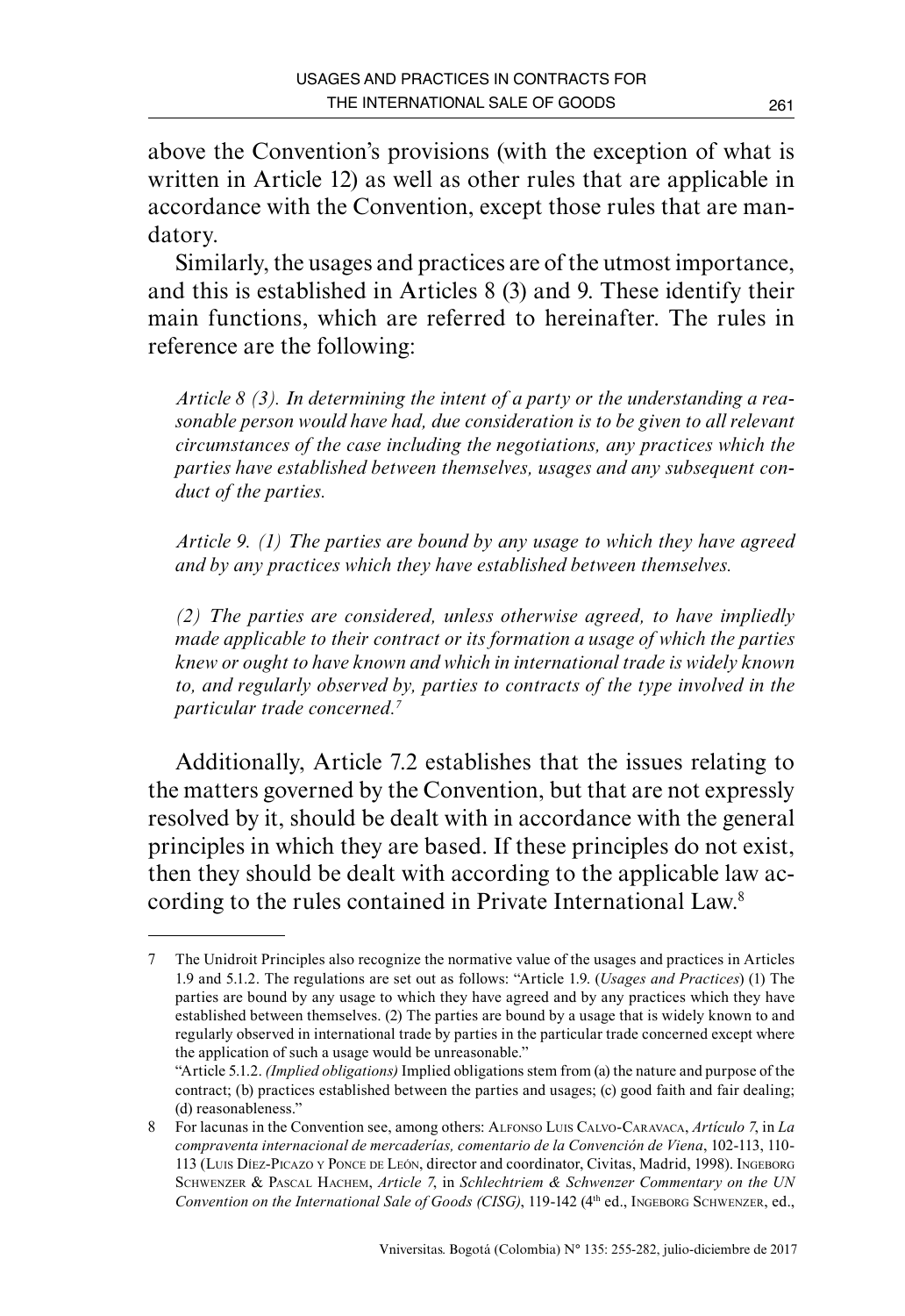### **II. CLASSIFICATION**

The following classifications for usages and practices can be established for the previously mentioned regulations:<sup>9</sup>

# **A. Business practices and conventional usages**

The Convention refers to business practices in Article 8.3, which states that they should be used in order to determine the intention of the parties. Also, Article 9.1 points out that the parties will be under obligation for any usage that they have agreed upon and for any practice that they have established with each other.<sup>10</sup>

Business practices consist of a series or sequence of prior behaviors between the related parties (that occur either simultaneously or successively), which due to the fact that they are undertaken regularly can be considered to be mandatory in future negotiations because they have turned into an accepted behavior rule.<sup>11</sup> Several decisions made by courts have referred to these types of practices, recognizing them as mandatory. For example, the ruling made by the Basel-Stadt Civil Court (Switzerland), on December 21st 1992 referred to the importance of silence, which constitutes acceptance

Oxford University Press, Oxford, 2016).

<sup>9</sup> As Garro and Zuppi indicate, in the discussions on drafting these regulations, there was no unanimous opinion on the role that the usages should fulfill. ALEJANDRO MIGUEL GARRO & ALBERTO LUIS Zuppi, *Compraventa internacional de mercaderías. La Convención de Viena de 1980*, 88 (2nd ed., Abeledo Perrot, Buenos Aires, 2012). The Czechoslovakian delegation, for example, proposed that custom be recognized, provided that it did not go against the Convention's regulations. *Legislative History*. *1980 Vienna Diplomatic Conference G. Report of the First Committee* [Outline of Committee Proceedings] Document A/CONF.97/11 [Original: English 7th April 1980]*.* Available at: http://www. cisg.law.pace.edu/cisg/1stcommittee/summaries10.html

<sup>10</sup> John Honnold, *Uniform Law for International Sales under the 1980 United Nations Convention*, 116 (4th ed., HARRY M. FLECHTNER, edited and updated, Wolters Kluwer, Alphen aan den Rijn, 2009). María del Pilar Perales-Viscasillas, *La formación del contrato en la compraventa internacional de mercaderías*, 79 (Tirant lo Blanch, Valencia, 1996).

<sup>11</sup> Peter Schlechtriem & Petra Butler, *UN Law on International Sales*. *The UN Convention on the International Sale of Goods*, 59 (Springer, Heidelberg, 2009). Beatriz Campuzano-Díaz, *La repercusión del Convenio de Viena de 11 de abril de 1980 en el ámbito de la compraventa internacional de mercaderías: estudio de su aplicación y de sus relaciones con la norma de conflicto y la Nueva Lex Mercatoria*, 200 (Universidad de Sevilla, Sevilla, 2000). In terms of the concept of "practices", it is suggested to refer to: Tomás Vázquez-Lépinerre, Compraventa internacional de mercaderías. *Una visión jurisprudencial*, 101 (Aranzadi Editorial, Elcano, Navarra, 2000). Alfonso Luis Calvo-Caravaca, *Artículo 9*, in *La compraventa internacional de mercaderías, comentario de la Convención de Viena*, 132-144, 137 (Luis Díez-Picazo <sup>y</sup> Ponce de León, director and coordinator, Civitas, Madrid, 1998). MICHAEL G. BRIDGE claims that these practices do not necessarily need to have been adopted before the contract, they can be while it is being implemented. MICHAEL G. BRIDGE, The *International Sale of Goods*, 525 (3rd edition, Oxford University Press, Oxford, 2013).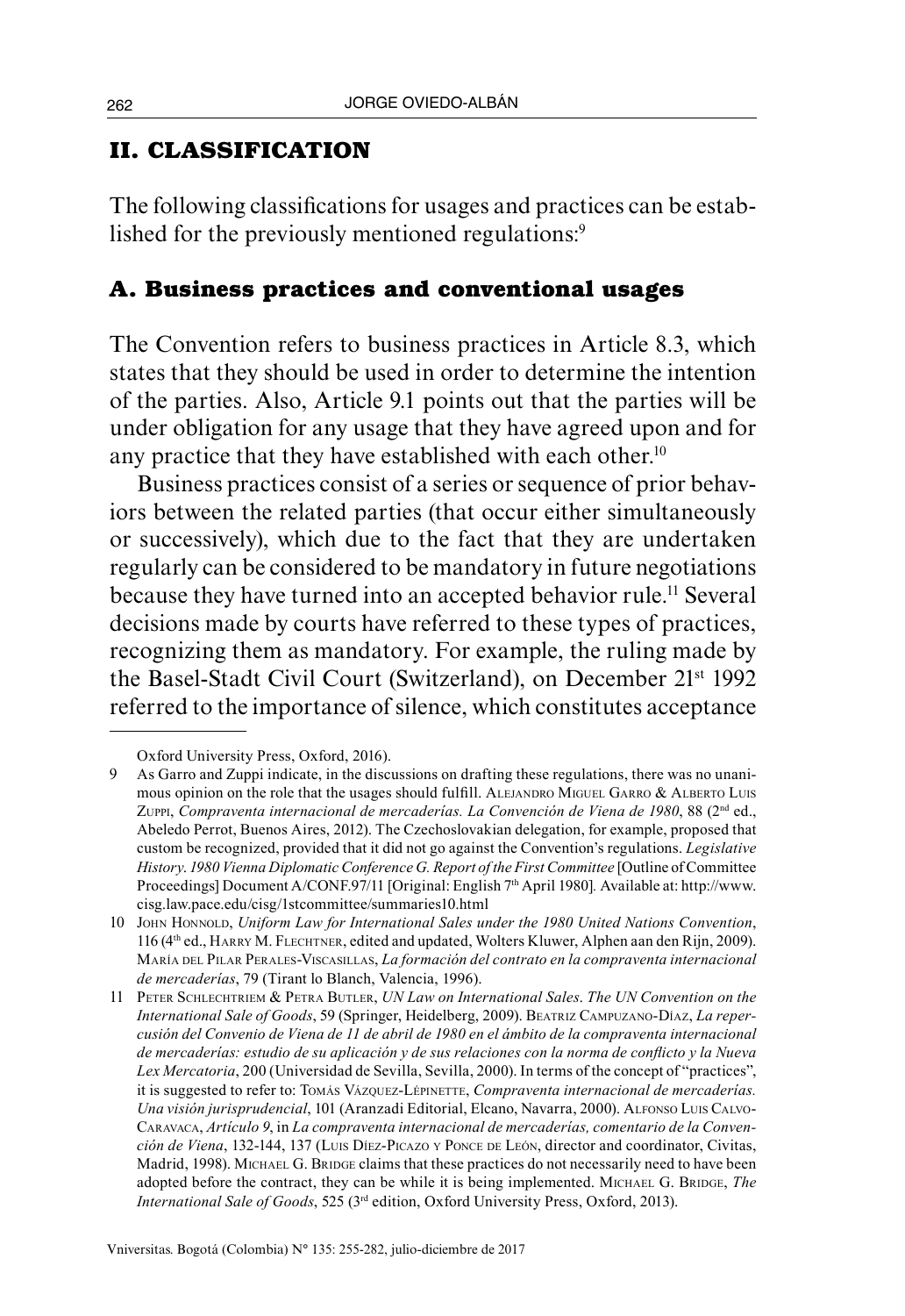when responding to a letter of confirmation. The court found that the letters of confirmation sent by the seller and the subsequent omission of any reaction by the buyer reflected an applicable usage regarding the formation of contracts in terms of Article 9.1 of the Convention.<sup>12</sup>

Moreover, although the subject of "regularity" is a subjective question that should be specifically assessed in each case, it is generally considered to be insufficient that the parties only repeat the business practices once for a particular case, as it is necessary that they have a certain frequency and duration.13 Despite this, it is an issue that has varied in the decisions that have been taken by different courts.14 One case ruling in Germany involved a practice that had been undertaken on two previous occasions. The case was based on a contract of sale for 90 pizza boxes that was signed between a buyer (defendant) domiciled in Germany who was the proprietor of a pizzeria, and the seller, a manufacturer domiciled in Italy. The disagreement resulted from one occasion when the boxes were damaged by the hauler; on receiving the damaged boxes, the situation was reported back to the seller. On two previous occasions, faced with a similar situation, the buyer had been credited with the sum for the damages that had been incurred; however, this was not the case this particular time. The buyer then placed a new order for pizza boxes that arrived in good condition. This was

<sup>12</sup> Switzerland, Zivilgericht Kanton Basel-Stadt, December 21st 1992, CLOUT No. 95. Available at: <http://cisgw3.law.pace.edu/cases/921221s1.html>. Also, see comments from MARÍA DEL PILAR PERALES-Viscasillas, *Derecho comercial internacional*, tomo 1, 207-208 (Pontificia Universidad Javeriana, Temis, Bogotá, 2014).

<sup>13</sup> Martin Schmidt-Kessel, *Article 9*, in *Schlechtriem & Schwenzer: Commentary on the UN Convention on the International Sale of Goods (CISG)*, 181-196, 185 (4<sup>th</sup> ed., INGEBORG SCHWENZER, ed., Oxford University Press, Oxford, 2016). Clayton P. Gillette & Steven D. Walt, *The UN Convention on Contracts for the International Sale of Goods: Theory and Practice*, 121 (2nd ed., Cambridge University Press, New York, 2016). Michael Joachim Bonell, *Article 9. Usages and Practices*, in *Commentary on the International Sales Law. The 1980 Vienna Sales Convention*, 103-115, 106 (Cesare Masimo Bianca & Michael Joachim Bonell, Giuffrè*,* Milan, 1987). Rafael Illescas-Ortiz & María del Pilar Perales-Viscasillas, *Derecho mercantil internacional. El derecho uniforme*, 125 (Editorial Centro de Estudios Ramón Areces S.A., Universidad Carlos III de Madrid, Madrid, 2003). Perales-Viscasillas cites the following as examples of these types of practices: The normal acceptance of the payment deferment or a certain discount for prompt payment; the quality of the goods to be delivered; the use of a specific means of communication for placing orders; a certain tolerance in terms of deficiencies, either quantitative or qualitative, of the goods; the acceptance of an offer without communication with the offeror (Article 18.3 CISG), etc. MARÍA DEL PILAR PERALES-Viscasillas, *La formación del contrato en la compraventa internacional de mercaderías*, 81.

<sup>14</sup> For the judgments that have used different criteria: cfr. CLAYTON P. GILLETTE & STEVEN D. WALT, *The UN Convention on Contracts for the International Sale of Goods: Theory and Practice*, 121.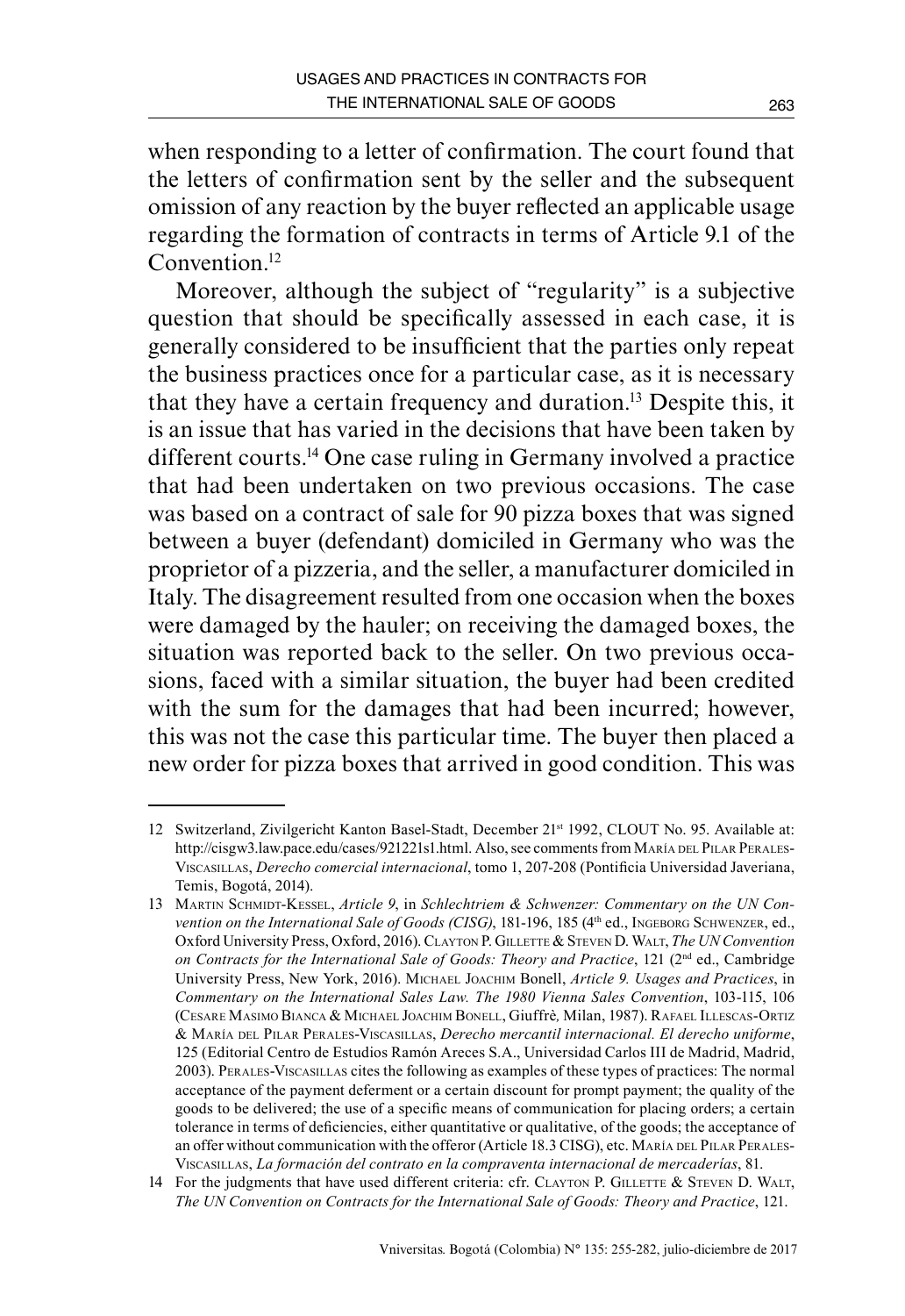not paid for, as the desire was to seek some form of compensation for the damages caused by the previous order. The court rejected the defendant buyer's argument by stating that the crediting of the amount of damages on two occasions did not suffice to establish a practice between the parties under Article 9.1 of the Convention.15

Additionally, as was mentioned at the beginning of this section, Article 9.1 indicates that the parties are linked by the usages that they have agreed upon and not only the practices that have been established between them. However, to assume a normative value of the usages within the contract that are agreed upon by the parties is, in reality, the principle of party autonomy. As has been shown, this principle is in Article 6 of the convention and allows the parties to exclude it and instead use the law that they choose to govern the contract.16 In this sense, it can be understood that the exclusion can be either express or tacit, which comes from the fact that the two parties have either agreed upon a particular law to regulate the contract or agreed the determined usages that govern it. Ultimately, it is an aspect that is combined in Articles 6 and 9.1 of the Convention.

<sup>15</sup> Germany, Amtsgericht, April 13th 2000, CLOUT No. 360. Available at: [http://cisgw3.law.pace.edu/](http://cisgw3.law.pace.edu/cases/000413g1.html) [cases/000413g1.html](http://cisgw3.law.pace.edu/cases/000413g1.html)

<sup>16</sup> In this respect, SCHMIDT-KESSEL states that the content of paragraph 1 of Article 9 is purely declarative as its content comes from Articles 6 and 8. Martin Schmidt-Kessel, *Article 9*, in *Schlechtriem & Schwenzer: Commentary on the UN Convention on the International Sale of Goods (CISG)*, 181- 196, 181-182. See also: Beatriz Campuzano-Díaz, *La repercusión del Convenio de Viena de 11 de abril de 1980…*, 203. Clayton P. Gillette & Steven D. Walt, *The UN Convention on Contracts*  for the International Sale of Goods: Theory and Practice, 120. TOMÁS VÁZQUEZ-LÉPINETTE, Com*praventa internacional de mercaderías. Una visión jurisprudencial*, 102. On the tacit exclusion of the convention and the possibility to choose the law: JORGE OVIEDO-ALBÁN, *Autonomía conflictual en los contratos de compraventa internacional de mercaderías*, 39-49 (Grupo Editorial Ibáñez, Universidad de La Sabana, Bogotá, 2012). At the time, Professor FEDERICO DE CASTRO had already made some provisions for the draft bill on sales, and he had pointed out that mainstream uses are not applied because of their customary value, but because the parties incorporate them into the contract. He made this statement: The parties can refer directly and expressly to certain usages or tacitly refer to them with behavior that unequivocally shows this. In both cases, the usages are not applied for their customary value, but because the parties themselves have made them part of the content of the contract. They will therefore have to consider express or implied clauses in the sales contract. FEDERICO DE CASTRO Y BRAVO, *Las leyes nacionales, la autonomía de la voluntad y los usos en el proyecto de ley uniforme sobre la venta*, XI *Anuario de Derecho Civil*, 4, 1003-1040, 1036-1037 (1958). Available at: https://www.boe.es/publicaciones/anuarios\_derecho/abrir\_pdf. php?id=ANU-C-1958-40100301040\_ANUARIO\_DE\_DERECHO\_CIVIL\_Las\_leyes\_nacionales,\_ la\_autonom%EDa\_de\_la\_voluntad\_y\_los\_usos\_en\_el\_proyecto\_de\_Ley\_Uniforme\_sobre\_la\_ venta. Also recognizing this position: María del Pilar Perales-Viscasillas, *La formación del contrato en la compraventa internacional de mercaderías*, 83.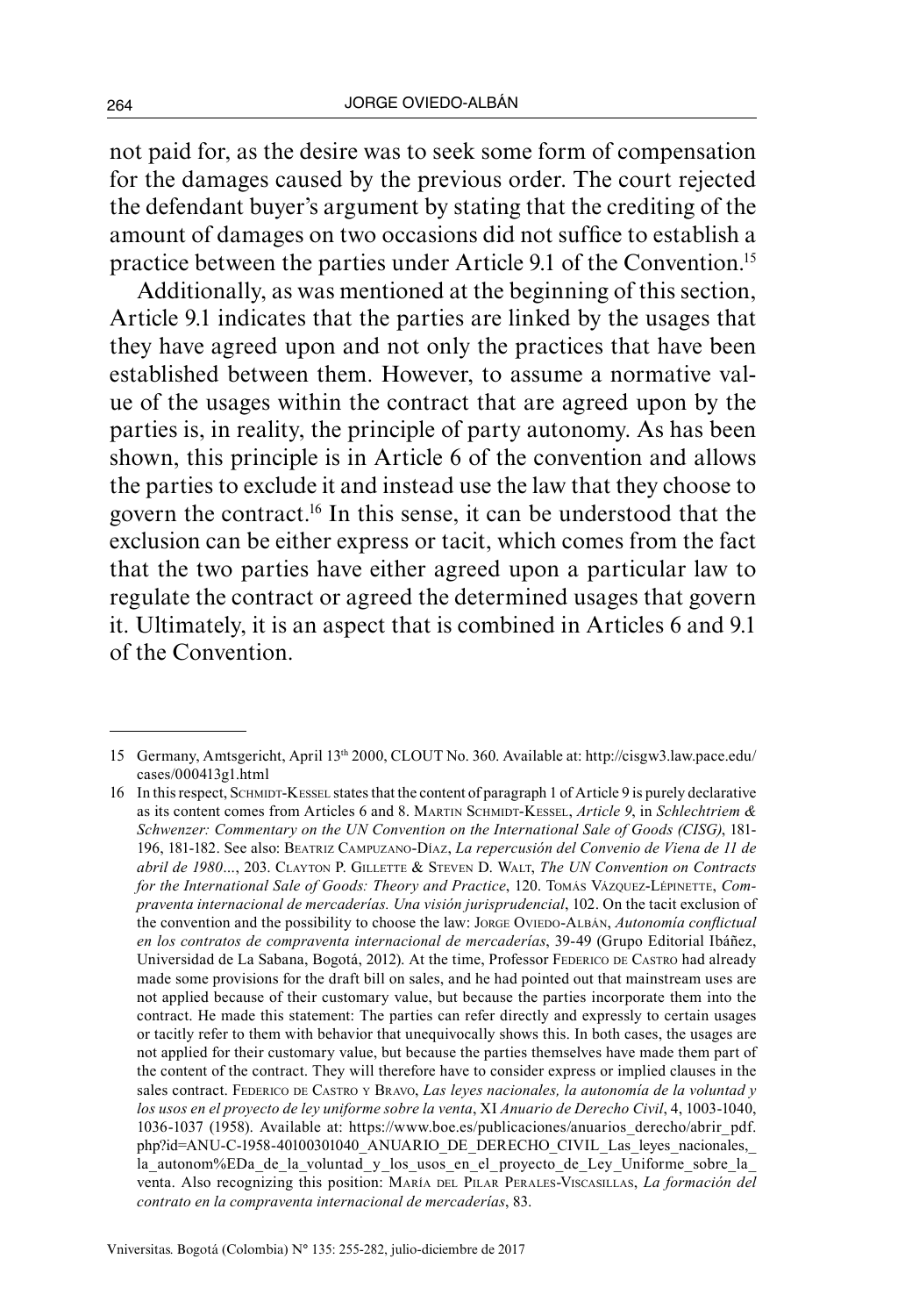It should also be taken into consideration that the parties can establish the usages by either express or tacit agreement.17 The former can be invoked through clauses that have been inserted in the contract; for the latter, the parties' behavior can be inferred. In order to do so, it must be possible to specifically infer in each case that the intention of the contracting parties was to associate determinate usages to the contract. This can be interpreted according to the criteria established in Article 8 of the Convention<sup>18</sup>

For example, a disagreement that arose between a German buyer (plaintiff) and an Austrian seller (defendant) was based on an addition to a basic agreement of commercial usages that governed the transactions between the parties as well as some general conditions. The seller could not demonstrate that the buyer had disclosed the basic agreement or the general conditions. The court determined that if the parties are bound by each usage or practice that have been established between them, according to Article 9.1 of the Convention, then this should be interpreted according to Article 8.1 of the Convention in order to determine that one of the parties should have known the intention of the other.<sup>19</sup>

An additional issue to which reference must be made is the possible conflict that has arisen between a contractual practice and conventional usages. There are those who support, as part of the theory, the prevalence of the latter such as Alfonso Luis Calvo-Caravaca. He argues that the business practices that are agreed upon between the contracting parties reflect their express will, govern a specific contract, and their desire to comply in the future. However, the author affirms that the contractual practices

<sup>17</sup> Alfonso Luis Calvo-Caravaca, *Artículo 9*, in *La compraventa internacional de mercaderías, comentario de la Convención de Viena*, 132-144, 136-137. Beatriz Campuzano-Díaz, *La repercusión del Convenio de Viena de 11 de abril de 1980…*, 203. Anja Carlsen, *Remarks on the manner in which the PECL may be used to interpret or supplement Article 9 CISG*, in *An International Approach to the Interpretation of the United Nations Convention on Contracts for the International Sale of Goods (1980) as Uniform Sales Law*, 277-282 (John Felemegas, ed., Cambridge University Press, New York, 2007).

<sup>18</sup> Alfonso Luis Calvo-Caravaca, *Artículo 9*, in *La compraventa internacional de mercaderías, comentario de la Convención de Viena*, 132-144, 137.

<sup>19</sup> The regulation sets out the following: "1) For the purposes of this Convention statements made by and other conduct of a party are to be interpreted according to his intent where the other party knew or could not have been unaware what that intent was." Austria, Oberster Gerichtshof, February 2<sup>nd</sup> 1995, CLOUT No. 176. Available at: [http://cisgw3.law.pace.edu/cases/960206a3.html](%20http://cisgw3.law.pace.edu/cases/960206a3.html)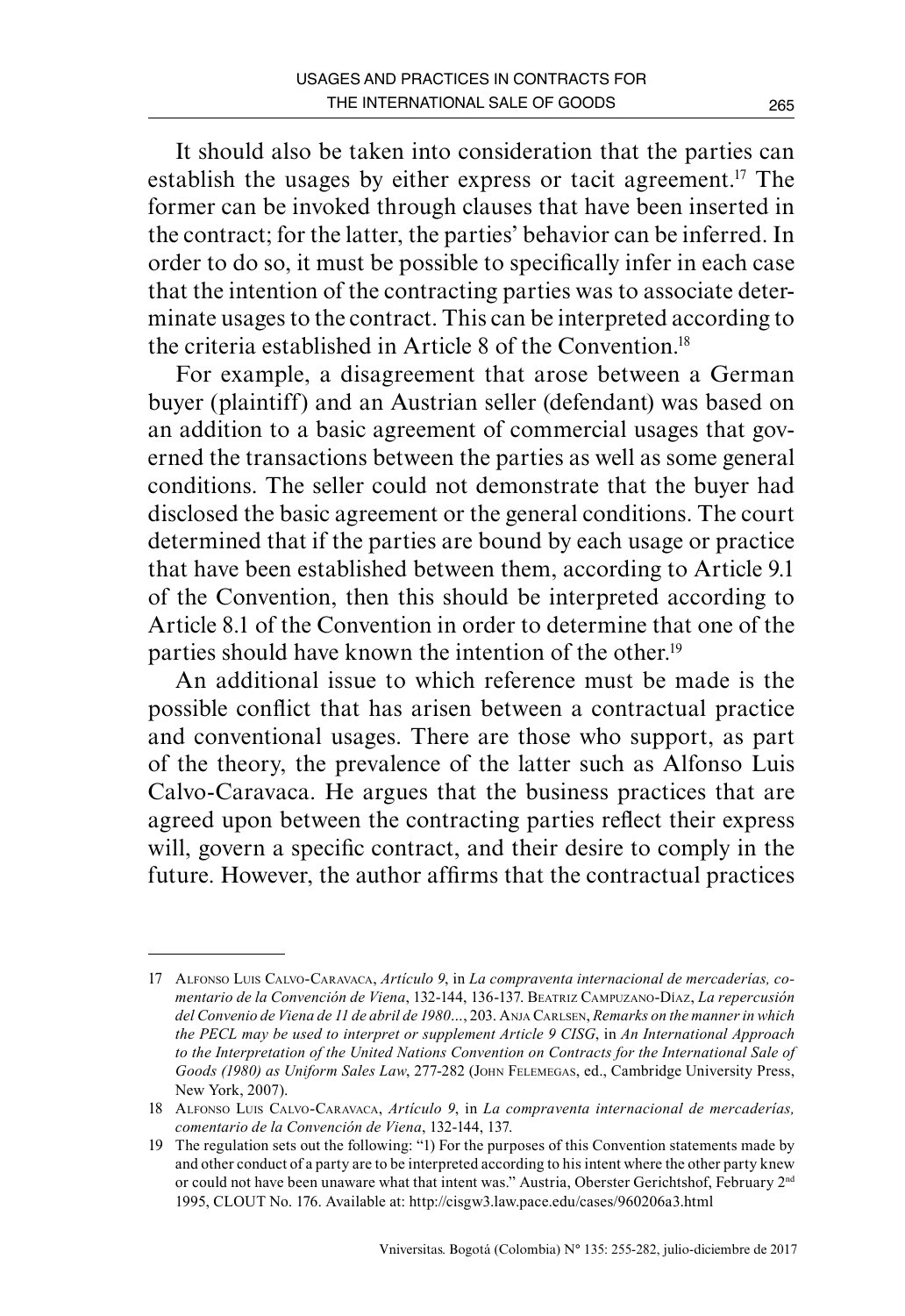can be understood as the parties' tacit will that retrospectively governs general contracts.20

The opposite view of this opinion would state that the practices established between the contracting parties should prevail in this case. As such, considering that the intention can be inferred from the practices suggested by the legal relationship, it is possible to presume its preferred application in terms of the usages agreed upon.21 Also, it is not entirely correct to claim that the practices look to the past as they can arise at any time within the contractual relationship.22

### **B. General Usages**

Article 9.2 of the Convention refers to a category that is different from the conventional usages mentioned in Article 9.1. This consists of general practices that are regularly observed in a specific field of international business.23 The same observation can be made in relation to Article 1.9.2 of the Unidroit Principles.<sup>24</sup> In this respect, Franco Ferrari stressed that the usages to which Article 9.1 refers should not be confused with those in Article 9.2. This distinction is important whenever the former are binding and have been accepted, either expressly or tacitly, according to what was addressed in the previous section. However, the usages addressed in 9.2 are binding regardless of their eventual acceptance or incorporation in a contract, provided that the following requirements that will be referenced in the following paragraphs are fulfilled.<sup>25</sup>

<sup>20</sup> Alfonso Luis Calvo-Caravaca, *Artículo 9*, in *La compraventa internacional de mercaderías, comentario de la Convención de Viena*, 132-144, 138.

<sup>21</sup> Martin Schmidt-Kessel, *Article 9*, in *Schlechtriem & Schwenzer:Commentary on the UN Convention on the International Sale of Goods (CISG)*, 181-196, 186.

<sup>22</sup> On this matter, Mariana Bernal, referring to Article 9.1 of the Convention, states that it is regarding a need for coherence in the parties' behavior due to trust that is generated between them, and also refers to Article 1.8 of the Unidroit Principles. Mariana Bernal-Fandiño, *El deber de coherencia en el derecho colombiano de los contratos*, 207 (Pontificia Universidad Javeriana, Bogotá, 2013).

<sup>23</sup> A similar interpretation: Beatriz Campuzano-Díaz, *La repercusión del Convenio de Viena de 11 de abril de 1980...*, 202.

<sup>24</sup> Heikki Jokela uses the expression *usages normatifs* (or normative usages) to refer to the function that recognizes customs or trade usages in Article 9.2 of the Convention. Heikki Jokela, *The Role of Usages in the Uniform Law on International Sales*, 10 *Scandinavian Studies in Law*, 81-96 (1966). Available at: http://www.cisg.law.pace.edu/cisg/biblio/Jokela.html

<sup>25</sup> Franco Ferrari, *What Sources of Law for Contracts for the International Sale of Goods? Why One Has to Look Beyond the CISG*, *Internationales Handelsrecht*, 1, 1-20, 17 (2006). Franco Ferrari, *Fuentes aplicables a la compraventa internacional de mercaderías*, 119. Also: Esperanza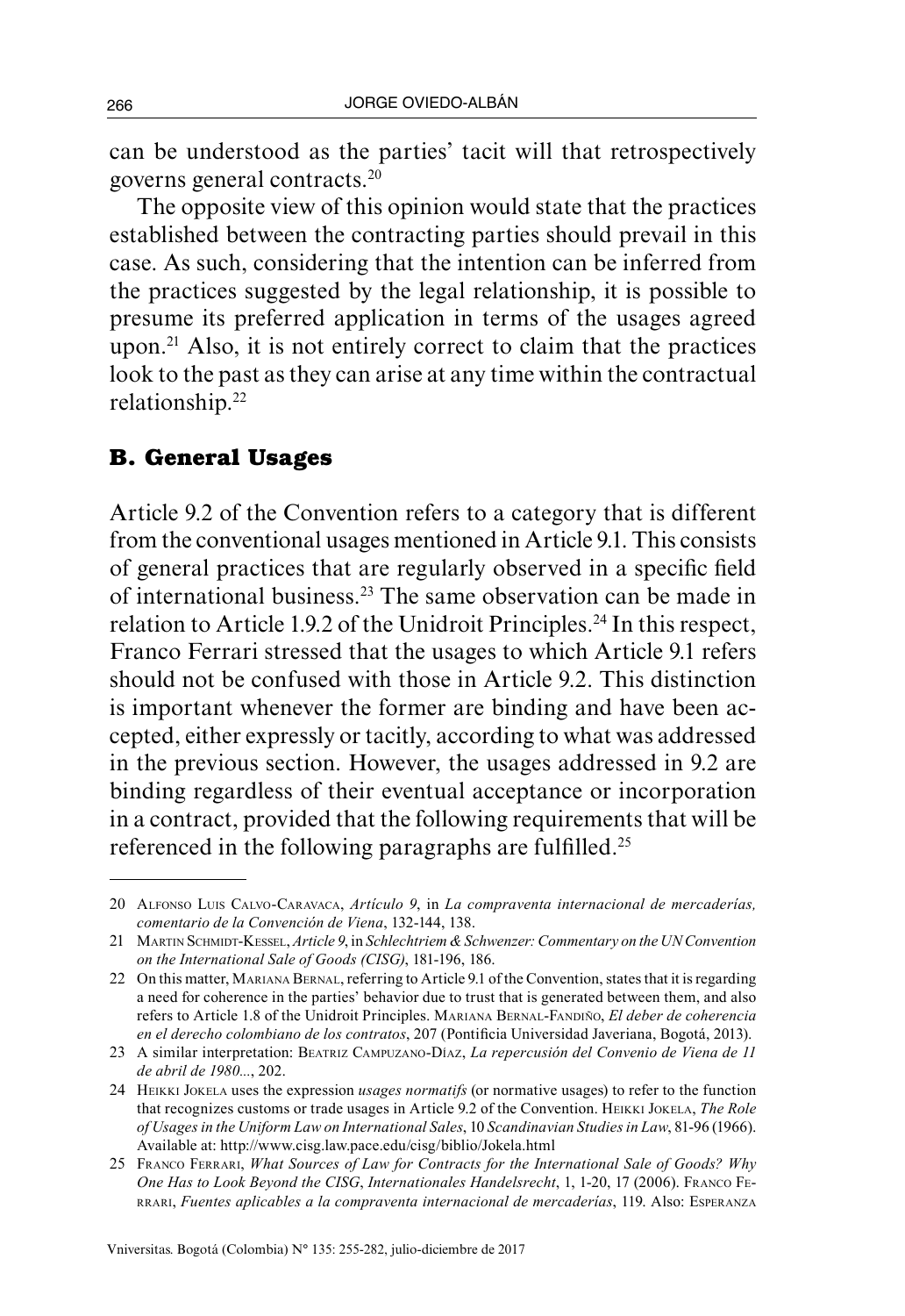It, therefore, can be asserted that these regulations refer to the general usages of international trade. This is true when they refer to usages that these parties had or should have had knowledge of and that are extensively known and regularly observed in international business in contracts of the same type of relevant trade activity. This is reflected in both Article  $8.3$  and  $9.2$ <sup>26</sup>

# **III. FUNCTIONS**

The functions of the usages and practices within the context of the Convention are the following:

# **A. Interpretative functions**

According to what is established by Article 8.3, a function can be said to be interpretative when it is stipulated that the usages and practices established between the parties as well as their most recent behavior should be consulted in order to determine the intention of one party or the understanding that a reasonable person would have had.

In the same way, Chapter 4 of the Unidroit Principles regarding the interpretation of a contract establishes that it should be interpreted according to the common intention of the contracting parties (Article 4.1). In order to do so, Article 4.3 indicates that as part of this interpretation all the circumstances should be taken into consideration, including practices (4.3.b) and usages (4.3.f) as well as other criteria.

Castellanos-Ruiz, *La compraventa internacional de mercaderías*, in *Contratos, Tomo XVI, Los contratos internacionales (1)*, 381-632, 472 (MARIANO YZQUIERDO-TOLSADA, dir., Thomson Reuters, Aranzadi, Cizur Menor, Navarra, 2014).

<sup>26</sup> It is also referred to in the Unidroit Principles in Article 1.9. On Article 9, ILLESCAS and PERALES state that, "It distinguishes between conventional use and business practices, while paragraph 2 of the same provision refers to international custom". RAFAEL ILLESCAS-ORTIZ & MARÍA DEL PILAR Perales-Viscasillas, *Derecho mercantil internacional. El derecho uniforme*, 125. They also state that if the differences between the institutes regulated by Article 9 are not entirely clear, it seems that the usages and practices of paragraph 1 are essentially individually effective and are only and exclusively restricted to what the contracting parties have agreed to or their normal behavior. The usage of paragraph 2 is effective per se; that is to say it is unrelated to any specific commercial operation since it can be generally applied. RAFAEL ILLESCAS-ORTIZ & MARÍA DEL PILAR PERALES-Viscasillas, *Derecho mercantil internacional. El derecho uniforme*, 126.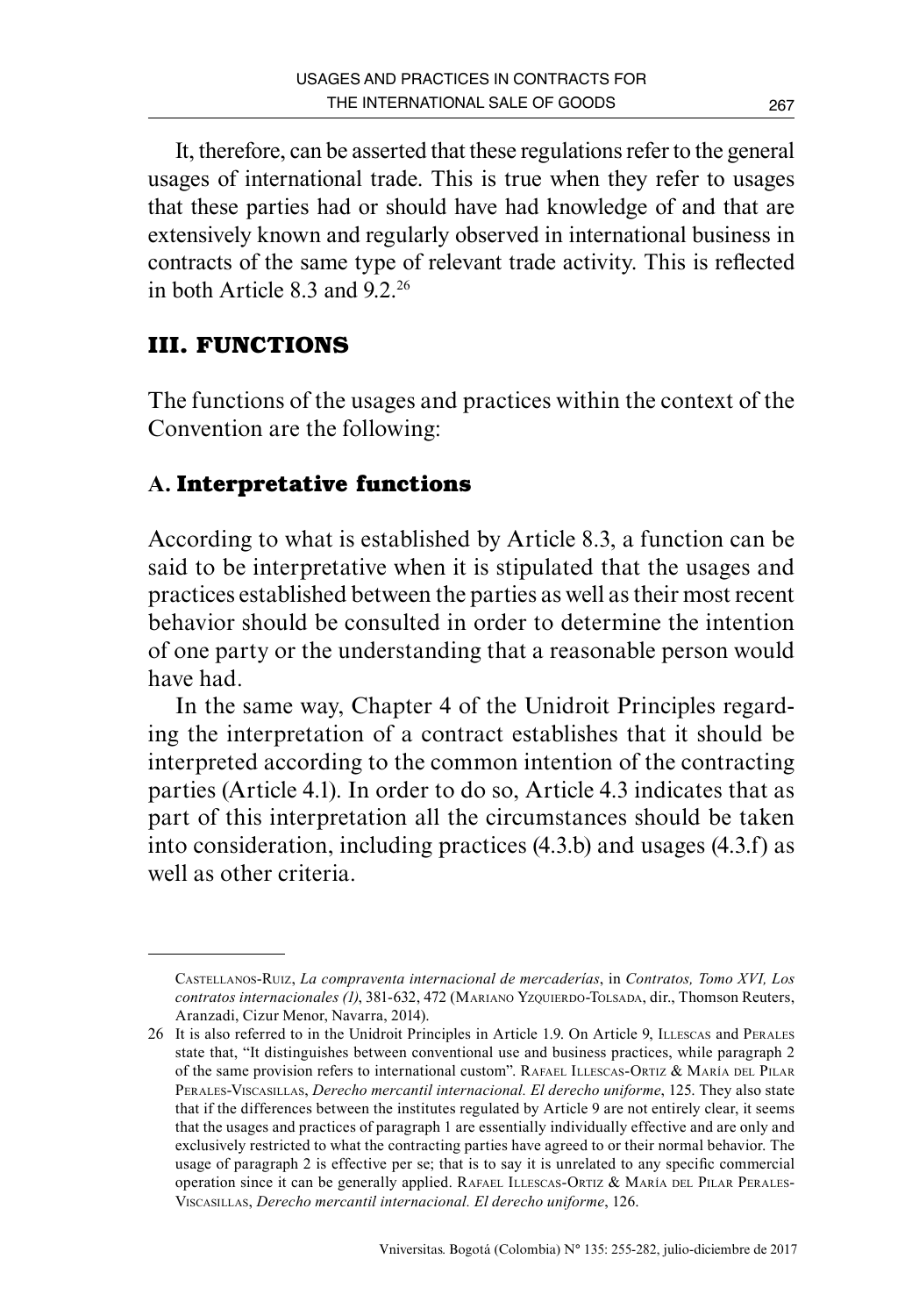### **B. Normative functions**

Secondly, a normative function is recognized in Article 9 of the Convention as well as in Article 1.9 of the Unidroit Principles as it is established that the parties are bound by any use that they have agreed upon and any practice that has been established between them. It should also be considered that unless otherwise agreed upon, the parties have made a usage that is tacitly applicable to the contract or to its formation, if it fulfills the requisites that are referred to later on in this paper.

The interpretation, which is seemingly a general one, consists in asserting that the usages and practices are applicable more frequently than the provisions of the Convention and replaces the free will of the parties as they can exclude the usages and practices they wish.<sup>27</sup>

<sup>27</sup> Jorge Adame-Goddard, *El contrato de compraventa internacional*, 79 (McGraw-Hill, México, 1994). Alfonso Luis Calvo-Caravaca, *Artículo 9*, in *La compraventa internacional de mercaderías, comentario de la Convención de Viena*, 132-144, 144. Alejandro Miguel Garro & Alberto Luis Zuppi, *Compraventa internacional de mercaderías. La Convención de Viena de 1980*, 88-89. Martin Schmidt-Kessel, *Article 9*, in *Schlechtriem & Schwenzer: Commentary on the UN Convention on the International Sale of Goods (CISG)*, 181-196, 186. Refer to ICC, Court of Arbitration of the International Chamber of Commerce, ICC Arbitration Case 8611/HV/JK, January 23rd 1997. Available at: <http://cisgw3.law.pace.edu/cases/978611i1.html>. In this case, resulting from a lawsuit that was filed by the seller as a result of the buyer not paying for some of the deliveries that were agreed upon. The buyer counterclaimed by arguing for compensation for damages that were the result of breach of contract as well as a lack of conformity for particular products and replacement parts not being delivered. The court considered that the buyer had not presented sufficient evidence of the products' lack of conformity and had also not opportunely made the seller aware of the unsatisfactory products according to Article 39 of the Convention. Thus, as such, the buyer was made to pay for the deliveries as well as the interests that Article 78 refers to. These were calculated according to German law considering that the German legislation was applicable to the contract and at the same time the country's law established that the sum should be paid in its national currency. However, it was accepted that the delivery of replacement parts was considered an established practice between the parties according to Article 9 of the Convention, and, as such, the buyer had the right to give compensation for part of the seller's claim, including the loss of profits. Beatriz Campuzano-Díaz provides commentary on this ruling *El Convenio de Viena de 11 de abril de 1980 como núcleo en la regulación de la compraventa internacional de mercaderías (comentario a propósito de la Sentencia arbitral de la CCI nº. 8611/HV/JK de 23 de enero de 1997)*, 9 *Derecho de los Negocios*, 99, 15-28 (1998). The author notes that the Convention is not a regulation of the first order and the usages prevail it. On this point, also see: Anselmo Martínez-Cañellas, *La prescripción de las acciones de la CISG derivadas de la falta de conformidad de las cosas entregadas*, in *Rudolf Meyer zum*  Abschied: Dialog Deutschland-Schweiz VII, 165-183, 176, note 31 (MICHAEL R. WILL, ed., Faculté de droit, Université de Genève, Genève, 1999). Also see, Austria, Oberster Gerichtshof, October 15th de 1998, CLOUT No. 240. Available at:<http://cisgw3.law.pace.edu/cases/981015a3.html>. The case was about a dispute that arose between a sales company domiciled in Austria (plaintiff) and a company that was domiciled in Italy (defendant); both companies are in the wood business. The seller sued for the payment of outstanding bills and interest, and despite the buyer having made some payments, no reference had been made to one particular delivery or specific bills. The Supreme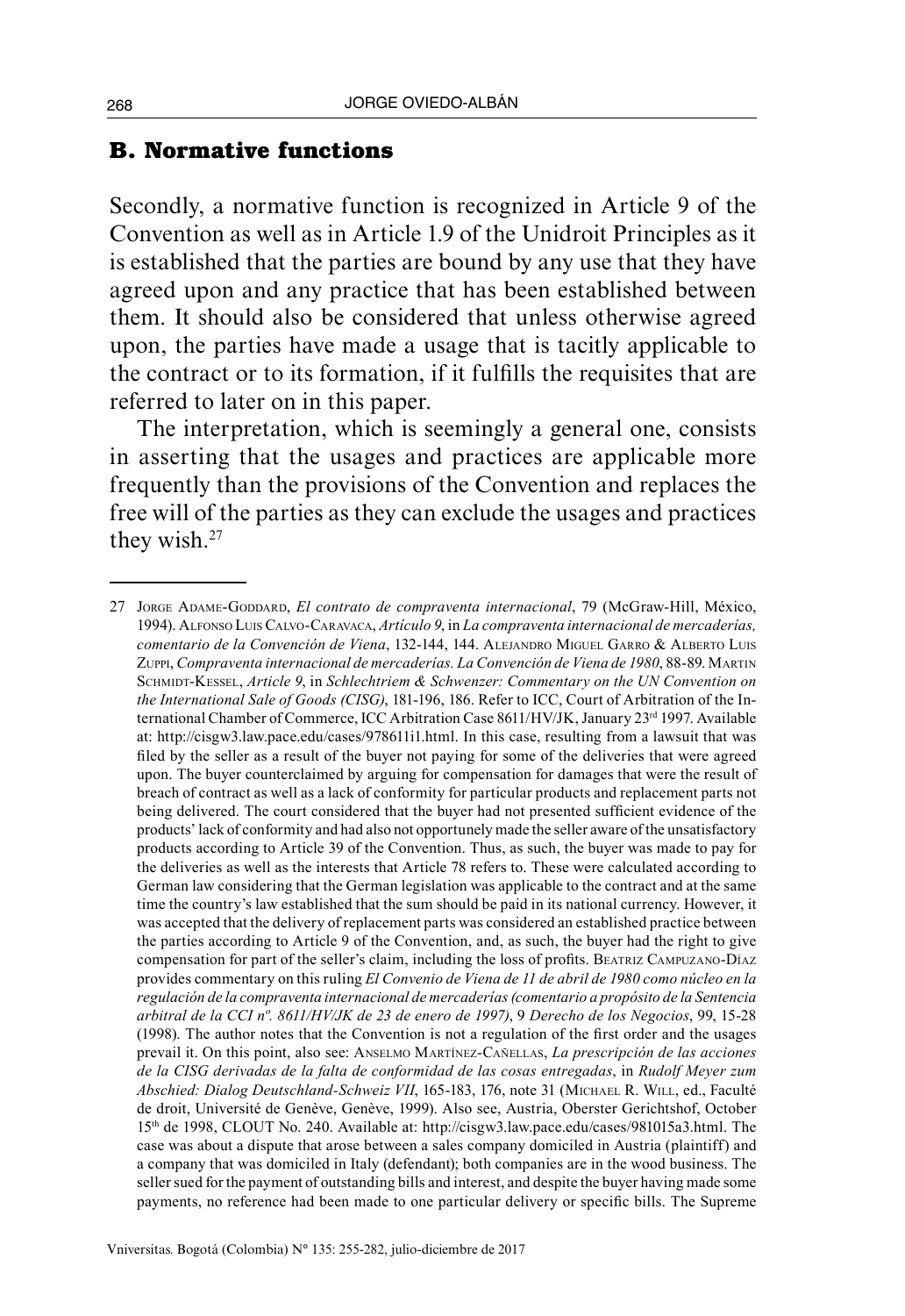This means that within the context of the Convention the *contra legem* value of the usages is recognized, given that if there is a conflict between them and the text in the Convention, the first should take precedence.<sup>28</sup> However, it is necessary to mention that, as stated by Luis Fernández de la Gándara and Alfonso Luis Calvo-Caravaca, the efficiency and validity of the said usages are limited by the regulations of international public order, in this case, the internationally mandatory national law would have taken precedence if the Vienna Convention was not in force.<sup>29</sup>

Additionally, it could be assumed that as part of the normative function that complies with the usages, a complimentary function of the Convention is also included in such a way that these usages can be taken into consideration in order to fill any gaps in the Convention. As such, when noting the normative function of the usages, Miguel Checa-Martínez's legal theory states that they will be, therefore, applicable to the integration of the contract. It also states that the Convention has a supplementary efficiency: this can be observed in the cases in which a usage of commerce can

Court considered that the Convention was applicable to the case, and it established that the Court of First Instance should review if Article 9.2 of the Convention's requisites had been fulfilled in terms of adhering to the usages especially in terms of usages that were extensively understood and that were commonly adhered to in commerce. This could resolve the existing differences between the notification period of the lack of conformity between the usages and the Convention's regulations

<sup>28</sup> On this topic see Alfonso Luis Calvo-Caravaca, *Artículo 9*, in *La compraventa internacional de mercaderías, comentario de la Convención de Viena*, 132-144, 141. It has been recognized as such in case law, for example see the following ruling: Argentina, National Commercial Court of First Instance, No. 10, October 6th 1994, *Bermatex v. Valentin Rius*. Available at: [http://cisgw3.law.pace.](http://cisgw3.law.pace.edu/cases/941006a1.html) [edu/cases/941006a1.html.](http://cisgw3.law.pace.edu/cases/941006a1.html) The ruling expressly stated that "[The Convention]… does not state any interest rate, it does impose the application of international business practices, to which a higher hierarchy is ascribed over the very provisions of the Convention (Article 9)." The case involves two sellers domiciled in Spain and the Czech Republic and a buyer domiciled in Argentina. These were reviewed under a credit framework in the buyer company's meeting of creditors. In terms of the transaction that was carried out between the seller from the Czech Republic and the Argentinean company, it was established that the Convention did not set interest rates, and such the usages in international trade should apply in accordance with Article 9.

<sup>29</sup> Luis Fernández de la Gándara & Alfonso Luis Calvo-Caravaca, *Derecho mercantil internacional*,  $599(2<sup>nd</sup> ed., Tecnos, Madrid, 1995)$ . It is also necessary to mention that within the official Comments to the articles of the Unidroit Principles it is written that the usages take precedence over the provisions. "Both courses of dealing and usages, once they are applicable in a given case, prevail over conflicting provisions contained in the Principles. The reason for this is that they bind the parties as implied terms of the contract as a whole or of single statements or other conduct on the part of the one of the parties. As such, they are superseded by any express term stipulated by the parties but, in the same way as the latter, they prevail over the Principles, the only exception being those provisions which are specifically declared to be of a mandatory character." Unidroit, International Institute for the Unification of Private Law, *Unidroit Principles of International Commercial Contracts 2010*, 28 (Rome, 2010). Available at: [http://www.unidroit.org/english/principles/contracts/](http://www.unidroit.org/english/principles/contracts/principles2010/integralversionprinciples2010-e.pdf) [principles2010/integralversionprinciples2010-e.pdf](http://www.unidroit.org/english/principles/contracts/principles2010/integralversionprinciples2010-e.pdf)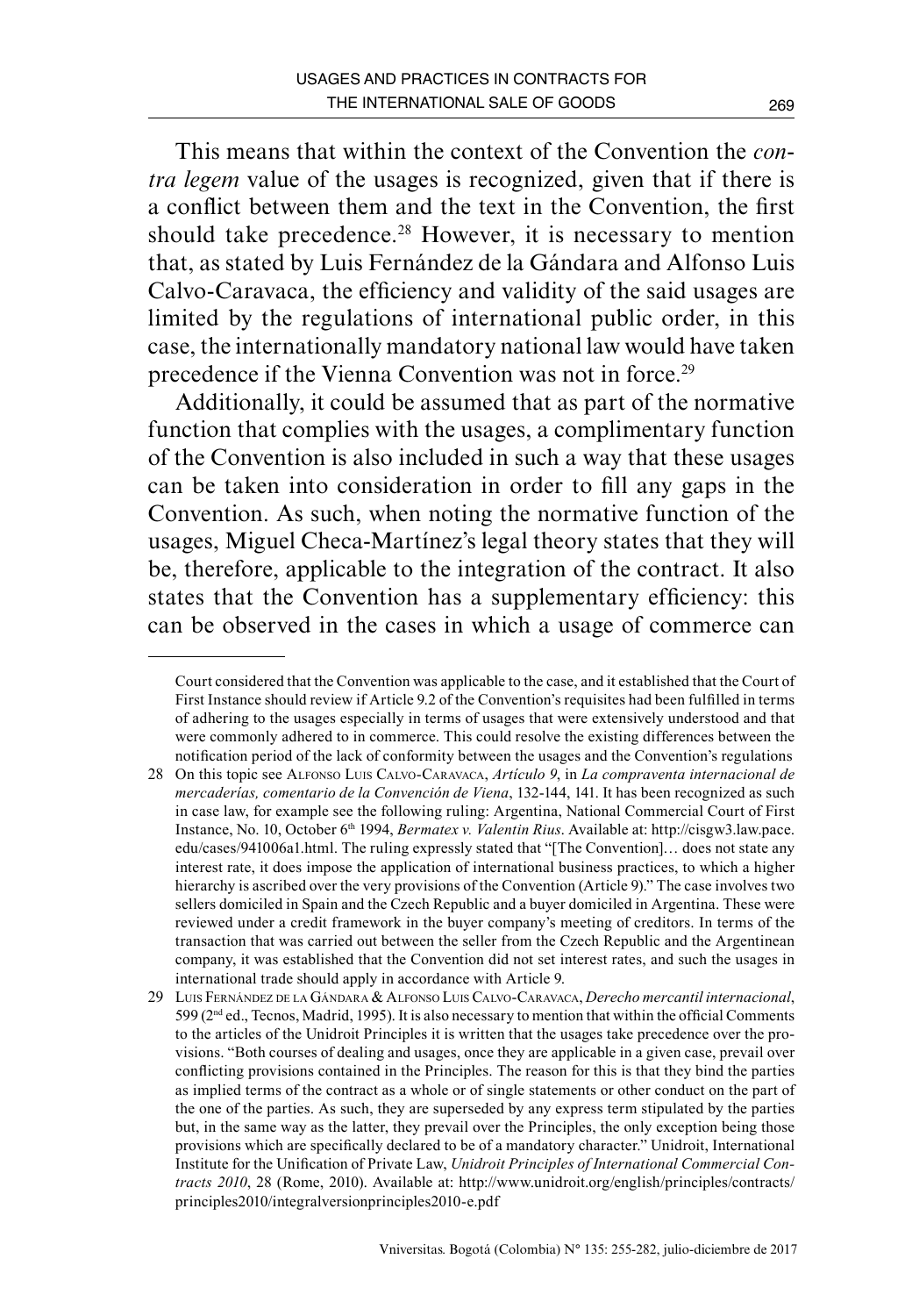resolve a gap or a lacuna that can be found in both the contract and the Convention.30 This can be illustrated by a case regarding the obligations that come with unpaid money. Article 78 of the Convention establishes that the creditor has the right to collect any corresponding interest. Cases can be found in case law in which it has been decided that the interest rate should be fixed according to the usages of international activity.<sup>31</sup>

## **IV. REQUIREMENTS OF GENERAL USAGES**

As several authors have highlighted, the validity of commercial usages (or general usages as they have been called for the purposes of this article), do not depend on the agreement made between the parties in either express or tacit agreements but on their objective value.<sup>32</sup> The same can be said in accordance with what is stated in Number 2 of Article 1.9 of the Unidroit Principles.

The following are the requisites that Article 9 (2) of the Convention indicates so as the trade usages have a value.

<sup>30</sup> To develop this idea the author includes that, "there are many ways in which the Vienna Convention can be complimented by trade usages (*praeter legem usages*). As such, when sharing the costs relating to customs, the disclosure rules regarding the sending of goods and the approximate date of arrival, the methods and costs of examining and verifying the goods, the suitability of the goods for normal usage or the specific usage for which they have been purchased, the way to or formalities on communicating any effects of conformity when the goods are examined, the responsibility to send any meaningful ownership titles to the buyer so that the goods can be collected, measures should be taken to comply with the mitigation of damage principle that corresponds to the seller and buyer, etc." Miguel Checa-Martínez, *Los usos del comercio en perspectiva comparada y transnacional*, in *Derecho contractual comparado. Una perspectiva europea y transnacional*, 267-310, 282 (2nd ed., Sixto Sánchez-Lorenzo, editor, Civitas, Thomson Reuters, Cizur Menor, Navarra, 2013). Also, refer to Joseph Lookofsky, *Convention on Contracts for the International Sale of Goods (CISG)*, 61 (Wolters Kluwer, Alphen aan den Rijn, 2012). Available at: http://www.cisg.law.pace.edu/cisg/biblio/ lookofsky.html. Another aspect that should be considered in order to recognize the complimentary value of the usages is assuming that their normative value, according to Article 7.2, is a principle in which the Convention is based. As such, the regulation in Article 7.2, according to which the provisions relating to matters governed by it are not expressly resolved in the article, will be settled in accordance with the principles in which they are based. Accordingly, see ANSELMO MARTÍNEZ-Cañellas, *La interpretación y la integración de la Convención de Viena sobre la compraventa internacional de mercaderías, de 11 de abril de 1980*, 326 (Comares, Granada, 2004).

<sup>31</sup> Accordingly, see: Argentina, National Commercial Court of First Instance in Buenos Aires, 6<sup>th</sup> October 1994, cit., Argentina, National Commercial Court of First Instance No. 10, October 23rd 1991, *Aguila Refractarios S.C. s/ Conc. Preventivo*. Available at:<http://www.unilex.info>

<sup>32</sup> Alfonso Luis Calvo-Caravaca, *Artículo 9*, in *La compraventa internacional de mercaderías, comentario de la Convención de Viena*, 132-144, 138. Franco Ferrari, *What Sources of Law for Contracts for the International Sale of Goods? Why One Has to Look Beyond the CISG*, *Internationales Handelsrecht*, 1, 1-20, 17 (2006). Franco Ferrari, *Fuentes aplicables a la compraventa internacional de mercaderías*, 117 (Miriam Anderson & Lorenzo Bairati, translators, Bosch, Barcelona, 2009).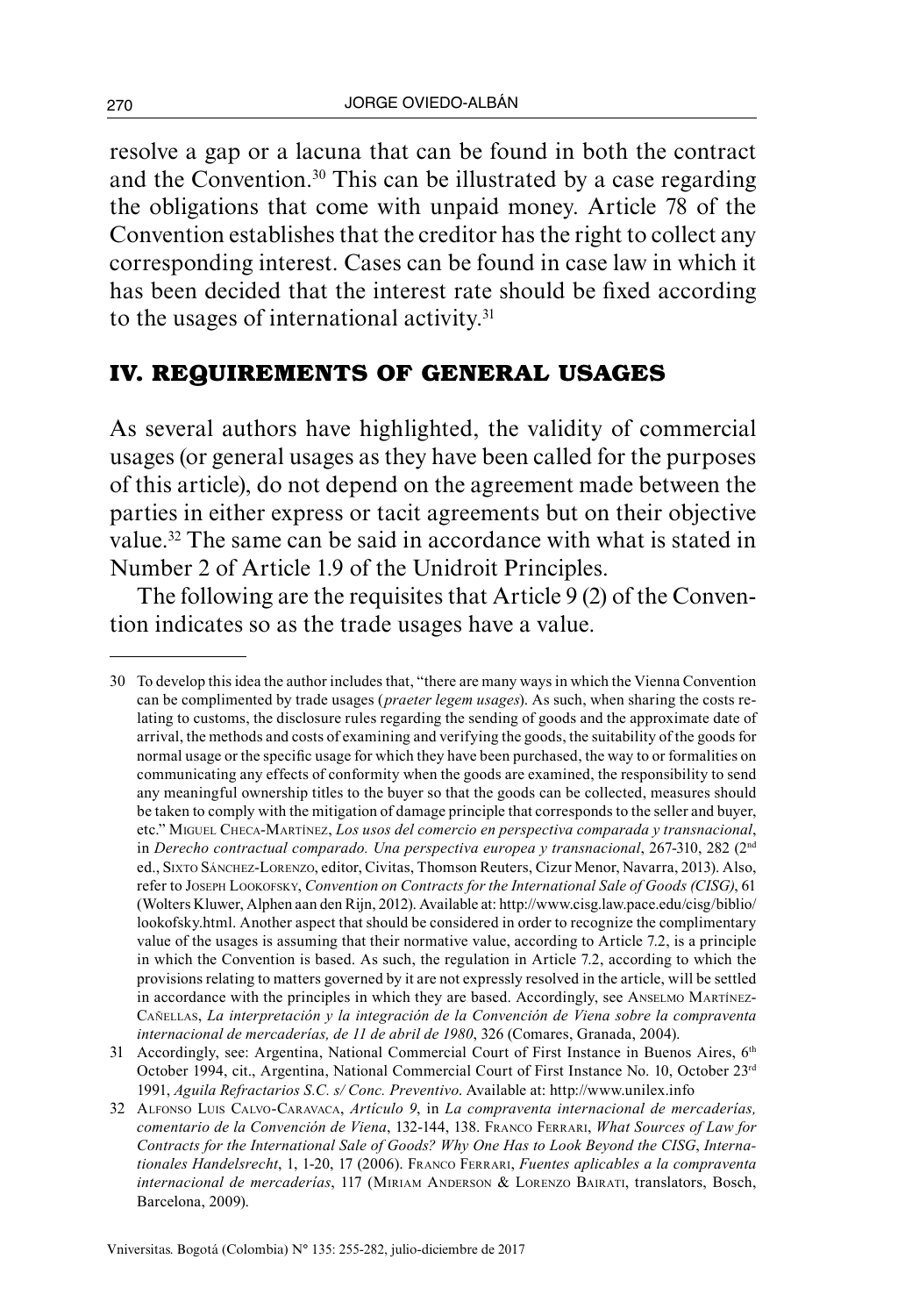## **A. The parties knew or ought to have known**

It is not necessary that the parties actually have a knowledge of these usages, as their enforceability comes from their generality, which clearly differentiates them from specific or conventional usages. In many fields of international trade sale and purchases, such as maritime, insurance, financial transactions, etc., practices or usages are accepted that apply to these businesses despite businessmen's unfamiliarity with them or their inclusion in contracts.<sup>33</sup>

As has been indicated in legal theory, Article 9 of the Convention is based on two theories that reflect the role of the usages in trade contracts.34 The first is known as the "subjective theory" and it details that the usages are only applicable when the parties have a knowledge of them. As such, if the parties do not know the usages, they are not enforceable. Conversely, according to the "objective theory", if the parties are not aware of the usages, they can still be enforced. As such, Article 9.2 of the Convention is a compromise between the two theories as the usages that the parties knew of ought to have known take precedence.<sup>35</sup>

It has been argued that the requirement that the parties "should have known" demands a necessary diligence on their behalf. When engaging in international business, they should have a knowledge of the usages or, failing this, find out about them.36 However, the view could be taken, as has already been written in the legal

<sup>33</sup> United States, U.S. District Court for the Southern District of New York [Federal Court of 1st instance], May 10<sup>th</sup> 2002, *Geneva Pharmaceuticals Tech. Corp. v. Barr Labs. Inc.* [98 CIV 861 (RWS) and 99 Civ 3607 (RWS)] DC (Southern Dist. NY). Available at: [http://cisgw3.law.pace.edu/](http://cisgw3.law.pace.edu/cases/020510u1.html) [cases/020510u1.html.](http://cisgw3.law.pace.edu/cases/020510u1.html) In this case the court established that the parties or industry's usages and practices are automatically incorporated in a contract that is governed by the Convention unless they have been expressly excluded by the parties, according to Article 9.

<sup>34</sup> Cfr. Alejandro Miguel Garro & Alberto Luis Zuppi, *Compraventa internacional de mercaderías. La Convención de Viena de 1980*, 89. Anja Carlsen, *Remarks on the manner in which the PECL may be used to interpret or supplement Article 9 CISG*, in *An International Approach to the Interpretation of the United Nations Convention on Contracts for the International Sale of Goods (1980) as Uniform Sales Law*, 277-282, 278-279. Also, Heikki Jokela, *The Role of Usages in the Uniform Law on International Sales*, 10 *Scandinavian Studies in Law*, 81-96 (1966).

<sup>35</sup> As Garro, Zuppi and Carlsen claim, during discussions socialist countries and developing countries refused an objective or unimpeded application of the usages when they consider that these originate in industrialized countries. Alejandro Miguel Garro & Alberto Luis Zuppi, *Compraventa internacional de mercaderías. La Convención de Viena de 1980*, 88. Anja Carlsen, *Remarks on the manner in which the PECL may be used to interpret or supplement Article 9 CISG*, in *An International Approach to the Interpretation of the United Nations Convention on Contracts for the International Sale of Goods (1980) as Uniform Sales Law*, 277-282.

<sup>36</sup> Beatriz Campuzano-Díaz, *La repercusión del Convenio de Viena de 11 de abril de 1980…*, 206.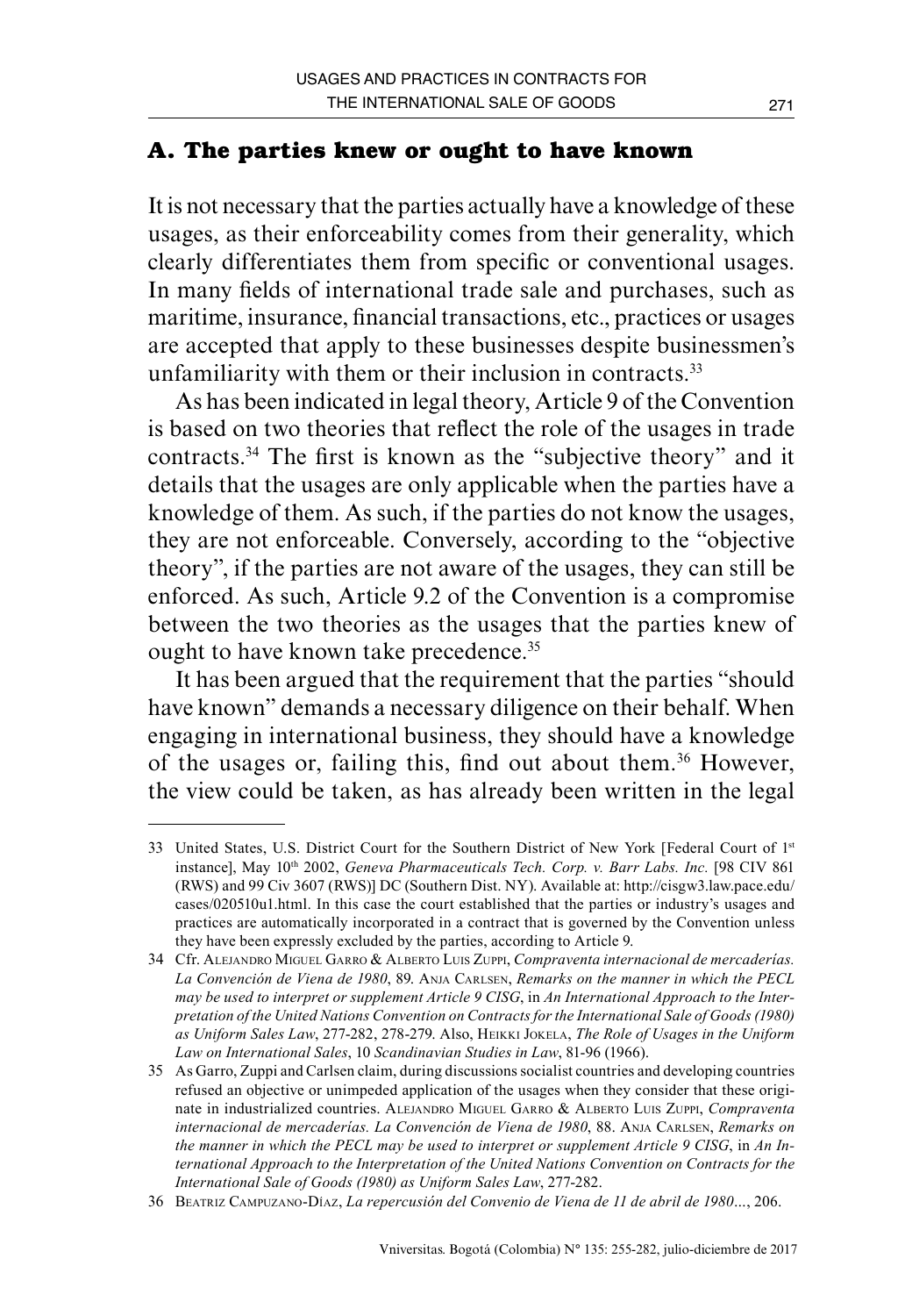theory, that this requirement should be specifically evaluated in several particular cases, particularly in situations in which certain operators (either sellers or buyers) are domiciled or operate in developing countries or regions that are not highly industrialized in which there is either little or no knowledge of certain uses.<sup>37</sup> On this point, Jorge Adame-Goddard points out that Article 8.2 of the Convention should be interpreted in such a way that it should be considered what the same type of reasonable person should know.38

The broadest understanding of the wording of Article 1.9 of the Unidroit Principles should be highlighted. This states that usages must be widely known and regularly observed in international trade by the parties that are involved in the trade activity in question. The objective parameter to determine the existence of usages will be that which is regularly observed by those involved in the trade activity in question.

It is worthwhile mentioning that several courts have recognized the normative value of usages of international trade within the context of operations governed by the Convention, and have also understood that they are embodied in several instruments such as the Unidroit Principles and the Incoterms. An example is the decision made by the United States Federal Appellate Court [5th Circuit], which considered that the Convention included Incoterms in Article 9.2. The fact that they are recognized in international trade means that they are incorporated through Article 9.2.39 Similarly,

<sup>37</sup> Cfr. Bernard Audit, *La compraventa internacional de mercaderías: Convención de las Naciones Unidas del 11 de abril de 1980 (ratificada por la ley 22.765)*, 56 (RICARDO DE ZAVALÍA, translator, Zavalía Editor, Buenos Aires, 1994). Calvo Caravaca, ob. cit., p. 142. Beatriz Campuzano-Díaz, La repercusión del Convenio de Viena de 11 de abril de 1980..., 207-208. MARÍA DEL PILAR PERALES-Viscasillas, *La formación del contrato en la compraventa internacional de mercaderías*, 85. Miguel Checa-Martínez, *Los usos del comercio en perspectiva comparada y transnacional*, in *Derecho contractual comparado. Una perspectiva europea y transnacional*, 267-310, 281.

<sup>38</sup> Jorge Adame-Goddard, *El contrato de compraventa internacional*, 82 (McGraw-Hill, México, 1994).

<sup>39</sup> United States, U.S. Court of Appeals (5th Circuit) [Federal Appellate Court], June 11th 2003, *BP Oil International, Ltd., and BP Exploration & Oil, Inc., v. Empresa Estatal de Petróleos de Ecuador et al*., CCA (5th Circuit), [02-20166]. Available at: <http://cisgw3.law.pace.edu/cases/030611u1.html>. Also, see the following ruling: United States, U.S. District Court for the Southern District of New York [Federal Court of 1<sup>st</sup> instance], March 26<sup>th</sup> 2002, *St. Paul Guardian Insurance Company et al. v. Neuromed Medical Systems & Support et al.* [DC \(Southern Dist., NY\) \[00 Civ. 934 \(SHS\)\]](http://cisgw3.law.pace.edu/cases/020326u1.html). Available at: [http://cisgw3.law.pace.edu/cases/020326u1.html.](http://cisgw3.law.pace.edu/cases/020326u1.html) The court concluded that the risk of loss passed to the buyer upon delivery to the port of shipment by virtue of the CIF delivery term. The court found that the International Chamber of Commerce's 1990 CIF incoterm governed by virtue of article 9(2) CISG. The court also noted that German courts apply the incoterm as a commercial practice with the force of law.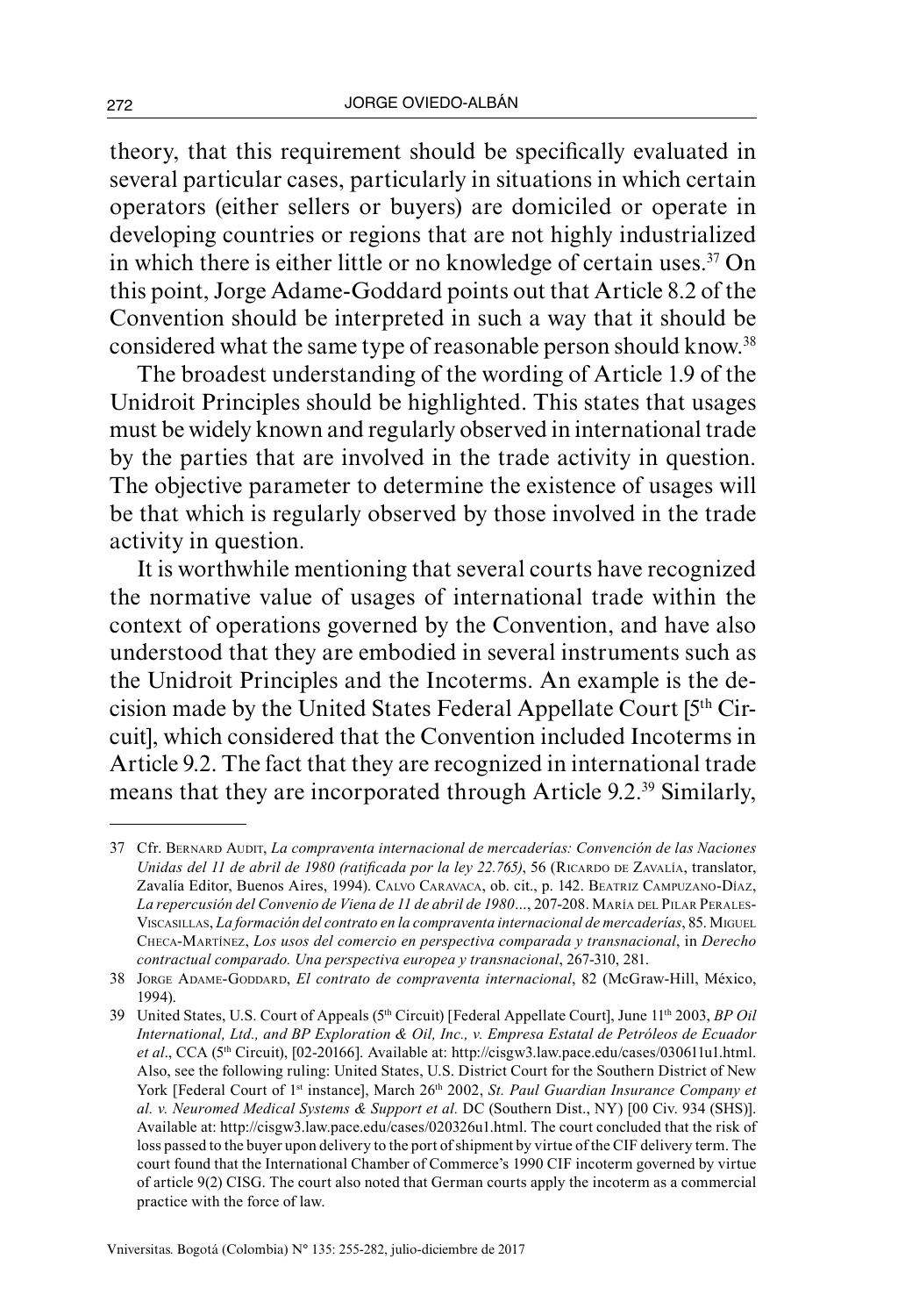an arbitration case decide upon by a Russian Court of Arbitration recognized the Unidroit Principles as usages incorporated into the contract in accordance with Article 9.2 of the Convention<sup>40</sup>

# **B. Widely known and regularly observed**

In terms of the widely known requirement, this should in principle be understood in the sense that the usages should be international due to the fact that they refer to operations of that nature. In other words, this regards the usages applicable to international trade operations and not usages that are exclusively in national operations.<sup>41</sup>

Although this could lead to the opinion that they should be globally known, both the legal theory and the case law have affirmed that it is unnecessary for them to be known in every commercial area. However, they should be known in regional or local operations provided that they arise from international trade operations or they are directly related to them. This excludes the application of developed usages or ones that come from transactions in domestic activity as they are deemed to be irrelevant to the purposes of international trade.<sup>42</sup>

<sup>40</sup> ICC, Tribunal of International Commercial Arbitration at the Russian Federation Chamber of Commerce and Industry, ICC Arbitration Case 229/1996, June 5th 1997. Available at: [http://cisgw3.](http://cisgw3.law.pace.edu/cases/970605r1.html) [law.pace.edu/cases/970605r1.html](http://cisgw3.law.pace.edu/cases/970605r1.html). Also, ICC, Court of Arbitration of the International Chamber of Commerce, ICC Arbitration Case, 9333, 1998. Available at: [http://cisgw3.law.pace.edu/](http://cisgw3.law.pace.edu/cases/989333i1.html) [cases/989333i1.html](http://cisgw3.law.pace.edu/cases/989333i1.html)

<sup>41</sup> Alfonso Luis Calvo-Caravaca, *Artículo 9*, in *La compraventa internacional de mercaderías, comentario de la Convención de Viena*, 132-144, 142.

<sup>42</sup> This position is generalized in the legal theory. In this respect, see Bernard Audit, *La compraventa internacional de mercaderías: Convención de las Naciones Unidas del 11 de abril de 1980 (ratifi*cada por la ley 22.765), 56-57. John Honnold, *Uniform Law for International Sales under the 1980 United Nations Convention*, 172. Alfonso Luis Calvo-Caravaca, *Artículo 9*, in *La compraventa internacional de mercaderías, comentario de la Convención de Viena*, 132-144, 142. Beatriz Campuzano-Díaz, *La repercusión del Convenio de Viena de 11 de abril de 1980…*, 207. Luis Fernández de la Gándara & Alfonso Luis Calvo-Caravaca, *Derecho mercantil internacional*, 186 (2nd ed., Tecnos, Madrid, 1995). Franco Ferrari, *Fuentes aplicables a la compraventa internacional de mercaderías*, 120 (Miriam Anderson & Lorenzo Bairati, translators, Bosch, Barcelona, 2009). Franco Ferrari, *Trade Usage and Practices Established between the Parties under the CISG*, 5 *International Business Law Journal*, 571-580, 574 (2003).

Franco Ferrari, *The Relationship between International Uniform Contract Law Conventions*, 22 *Journal of Law and Commerce*, 57-75, 74 (2003). Available at: https://www.cisg.law.pace.edu/cisg/ biblio/ferrari7.html. Franco Ferrari & Marco Torsello, *International Sales Law - CISG - in a Nutshell*, 42. Ralph Folsom, Michael Wallace Gordon, John A. Spanogle & Michael P. van Alstine, *International Business Transactions in a Nutshell*, 62 (9th ed., West Group, Saint Paul, Minnesota, 2012). Martin Schmidt-Kessel, *Article 9*, in *Schlechtriem & Schwenzer: Commentary on the UN Convention on the International Sale of Goods (CISG)*, 181-196, 190-191. María del Pilar Perales-Viscasillas, *La formación del contrato en la compraventa internacional de mercaderías*, 84. Also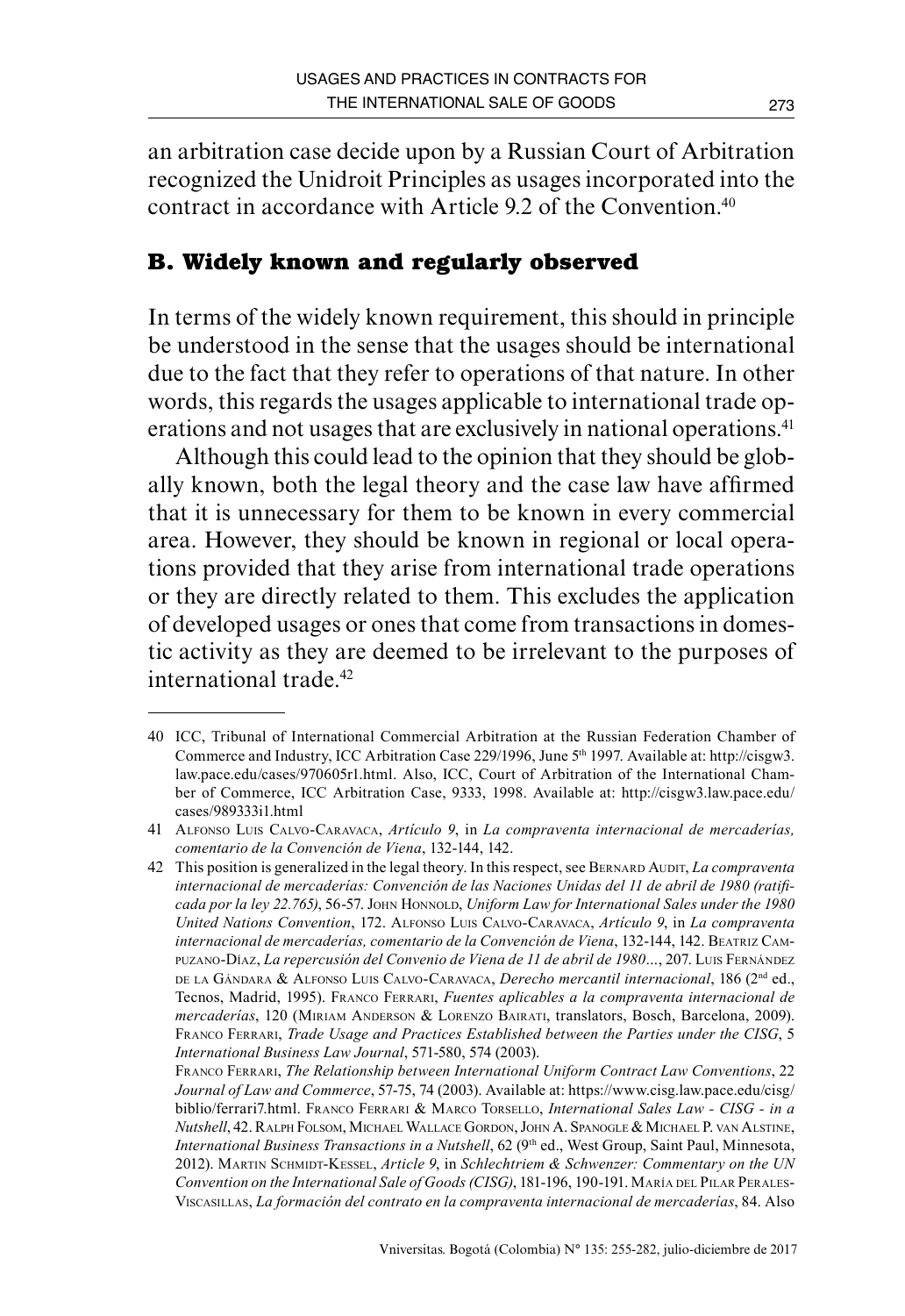As such, local usage could be applicable in some circumstances, (this is insisted upon) when it is directly related to an international trade transaction.43

The ruling on November 9<sup>th</sup> 1995 by the Appellate Court Graz, Austria: the Court of Appeal held that article 9(2) CISG, save a limited number of exceptions, could not be interpreted as barring the application of national or local usage in interpreting a contract even though no mention of such usage was made in the contract itself. Accordingly, a seller who has been engaging in business in a county for many years and has repeatedly concluded contracts of the type involved in the particular trade concerned is obliged to take national usage into consideration.

*…held that article 9(2) CISG, save a limited number of exceptions, could not be interpreted as barring the application of national or local usage in interpreting a contract even though no mention of such usage was made in the contract itself. Accordingly, a seller who has been engaging in business in a county for many years and has repeatedly concluded contracts of the type involved in the particular trade concerned is obliged to take national usage into consideration.44*

A case was brought before the Austrian courts that involved a German seller (plaintiff) and an Austrian buyer (defendant) who entered into contract for the sale of wood. The seller maintained that the regional commercial usages (*Tegernseer Gebräuche*) applied to the contract of sale. The Court of First Instance's ruling, which was then upheld by the Court of Appeal and the Supreme Court, assumed that these usages were customary in contracts of sale for wood between the German and Austrian parties as they are appli-

see, Rafael Illescas-Ortiz & Pilar Perales-Viscasillas, *Derecho mercantil internacional. El derecho uniforme*, 128.

<sup>43</sup> Esperanza Castellanos-Ruiz, *La compraventa internacional de mercaderías*, in *Contratos, Tomo XVI, Los contratos internacionales (1)*, 381-632, 475. Stefan Vogenauer, *Article 1.9*, in *Commentary on the Unidroit Principles of International Commercial Contracts (PICC)*, 192-201, 197 (Stefan Vogenauer & Jan Kleinheisterkamp, eds., Oxford University Press, Oxford, 2009). The author says: "The usage must concern the international trade in the particular trade sector. This excludes purely local, regional, or national usages. There are two reasons for this. First, many domestic usages are not particularly well adapted to the needs of international transactions. Second, no party should be bound by a usage that it cannot reasonably be expected to be aware of. Whilst a trader engaging in international commercial transactions can be expected to be familiar with the international trade usages in its trade sector, it cannot normally be expected to be aware of particular usages that are limited to a geographical area that is foreign to it". Stefan Vogenauer, *Article 1.9*, in *Commentary on the Unidroit Principles of International Commercial Contracts (PICC)*, 192-201, 197.

<sup>44</sup> Austria, *Oberlandesgericht Graz*, November 9th 1995, CLOUT No. 175, in the *CISG Pace database*, [http://cisgw3.law.pace.edu/cases/951109a3.html.](http://cisgw3.law.pace.edu/cases/951109a3.html) The following also comments on this case: Tomás Vázquez-Lépinette, *Compraventa internacional de mercaderías. Una visión jurisprudencial*, 103.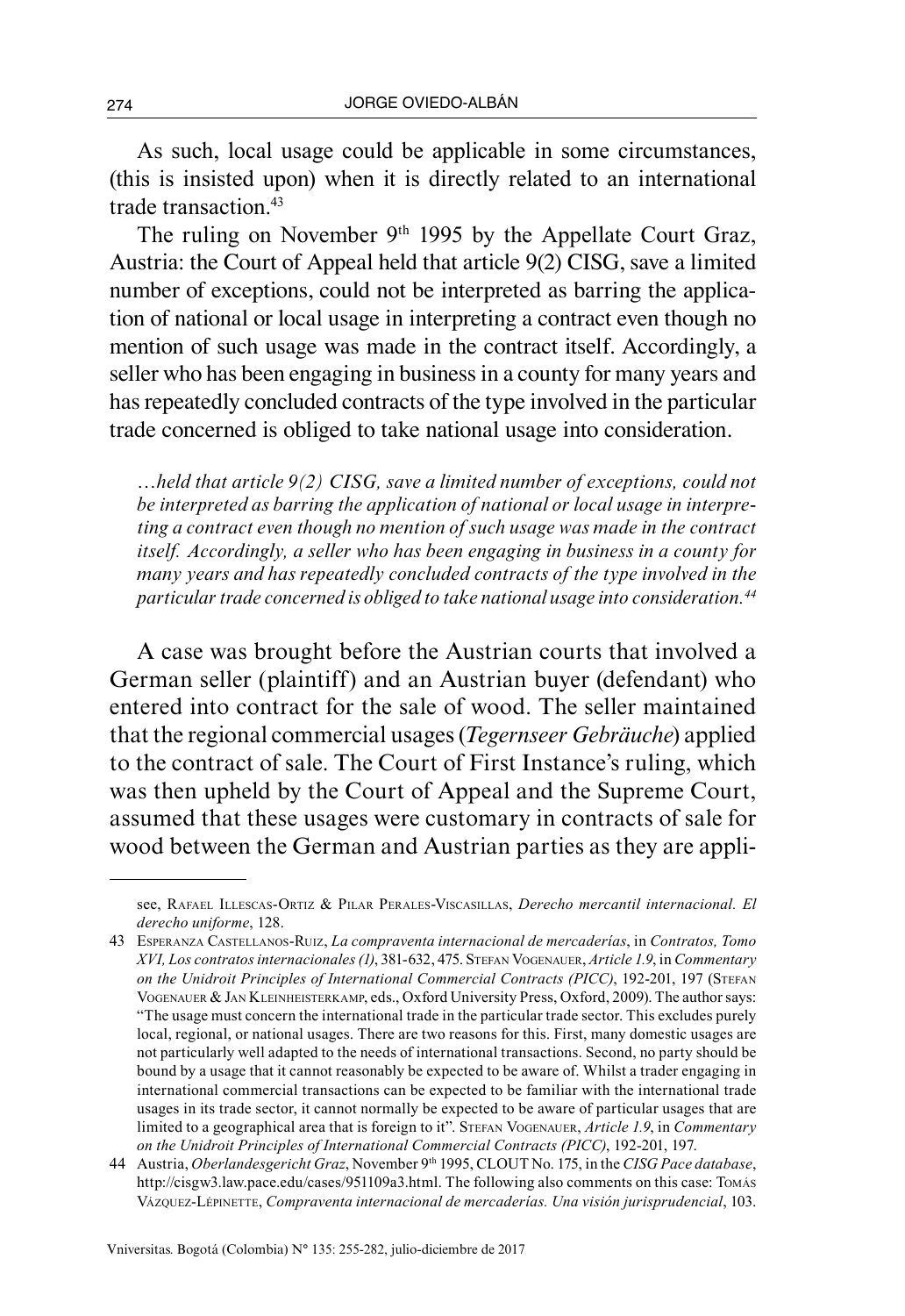cable according to Article 9.2 of the Convention. Additionally, the Supreme Court assumed that while Article 9.2 of the Convention implied that the parties are bound by the usages of international trade, the usages agreed upon by express or implicit agreement under Article 9.1 do not necessarily have to be. The Supreme Court also commented about Article 9.2's requirement being widely recognized and regularly observed, and assumed that this is true when the usages are recognized by the majority of people who undertake commercial activities in the same field.45

Additionally, it should be considered that requirement of being widely known and regularly observed applies to both parties. As such, according to the OLG Frankfurt ruling of 5th July 1995, regarding a contract entered into between a seller domiciled in France and a buyer domiciled in Germany, it was debated if a usage recognized in Germany of verifying a contract with a "letter of confirmation", which according to such usage was understood in the absence of a response as acceptance, could or could not be understood as an international usage for the purposes of the Convention. The court assumed that the usage could not be understood as such as this method was not used in France, only in Germany; only trade usages that are known in both the offering country as well as the offeree country must be taken into account. Also, the legal effects of this trade usage must be understood by both parties.<sup>46</sup>

In order to better understand the requirement that the widely known usage is mandatory unless the application of the usage is not reasonable,<sup>47</sup> it is useful to refer to the explanation and illustration that is included in the official text of Article 1.9 of the Unidroit Principles on the matter.

"A usage may be regularly observed by the generality of business people in a particular trade sector but its application in a given case may nevertheless be unreasonable. Reasons for this may be found

<sup>45</sup> Austria, Oberster Gerichtshof, 10 Ob 344/99g, March 21st 2000, CLOUT No. 425. Available at: <http://cisgw3.law.pace.edu/cases/000321a3.html>

<sup>46</sup> Germany, Oberlandesgericht Frankfurt, July 5th 1995, CLOUT No. 276. Available at: [http://cisgw3.](http://cisgw3.law.pace.edu/cases/950705g1.html) [law.pace.edu/cases/950705g1.html](http://cisgw3.law.pace.edu/cases/950705g1.html). For an analysis of this ruling, see MARÍA DEL PILAR PERALES-Viscasillas, *Derecho comercial internacional*, tomo 1, 210.

<sup>47</sup> During the conferences in which the drafting of the Vienna Convention was debated, the possibility was discussed of including the term *reasonability* for the usages; however, finally it was not included. Patrick X. Bout, *Trade Usages: Article 9 of the Convention on Contracts for the International Sale of Goods*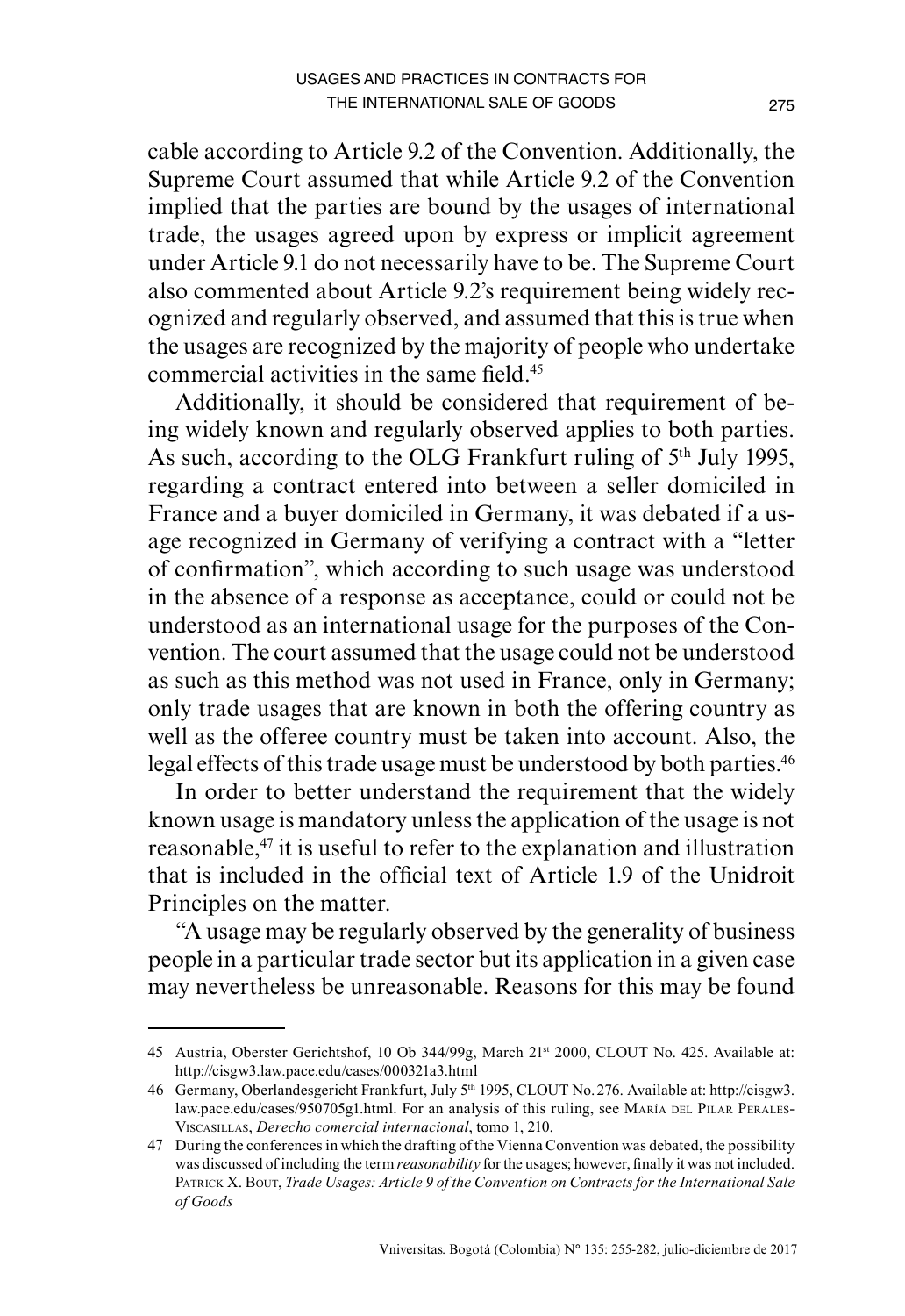in the particular conditions in which one or both parties operate and/or the atypical nature of the transaction. In such cases the usage will not be applied.

#### Illustration

5. A usage exists in a commodity trade sector according to which the purchaser may not rely on defects in the goods if they are not duly certified by an internationally recognized inspection agency. When A, a buyer, takes over the goods at the port of destination, the only internationally recognised inspection agency operating in that port is on strike and to call another from the nearest port would be excessively costly. The application of the usage in this case would be unreasonable and A may rely on the defects it has discovered even though they have not been certified by an internationally recognised inspection agency.48"

The Convention does not contain any provision relating to proving usages and practices. In accordance with Article 7 of the Convention, this matter should be resolved by the applicable national regulations according to International Private Law, and it can refer to rulings that have recognized them as such, to the opinions of the local Chamber of Commerce, or facts collected by specialized institutions.<sup>49</sup>

<sup>48</sup> Unidroit, International Institute for the Unification of Private Law, *Unidroit Principles of International Commercial Contracts 2010*, 27.

<sup>49</sup> Jorge Adame-Goddard, *El contrato de compraventa internacional*, 84 (McGraw-Hill, México, 1994). According to Calvo-Caravaca there are three hypothesis in which the need to prove the existence and content of the usages and practices could be envisaged Firstly, apart from anything contentious: in this case it is not dangerous to risk that the burden of proof falls upon the party who calls upon the use. Secondly, throughout the procedure, in this scenario the *regit processum* principle, which is conducted with *lex fori*, in accordance with which the application must be determined ex officio or at the request of one of the parties and could eventually distinguish between the object and the burden of proof, the admissibility of evidence (agreements between the parties, judgments, or resolutions from Chambers of Commerce), the probative force of the evidence and the arbitration proceeding. Thirdly, in an arbitration case, under some laws and rules of arbitration, it is established that the arbitrators should take into consideration the prevailing usages in the sectors of economic activity of which they have knowledge. Alfonso Luis Calvo-Caravaca, *Artículo 9*, in *La compraventa internacional de mercaderías, comentario de la Convención de Viena*, 132-144, 143-144.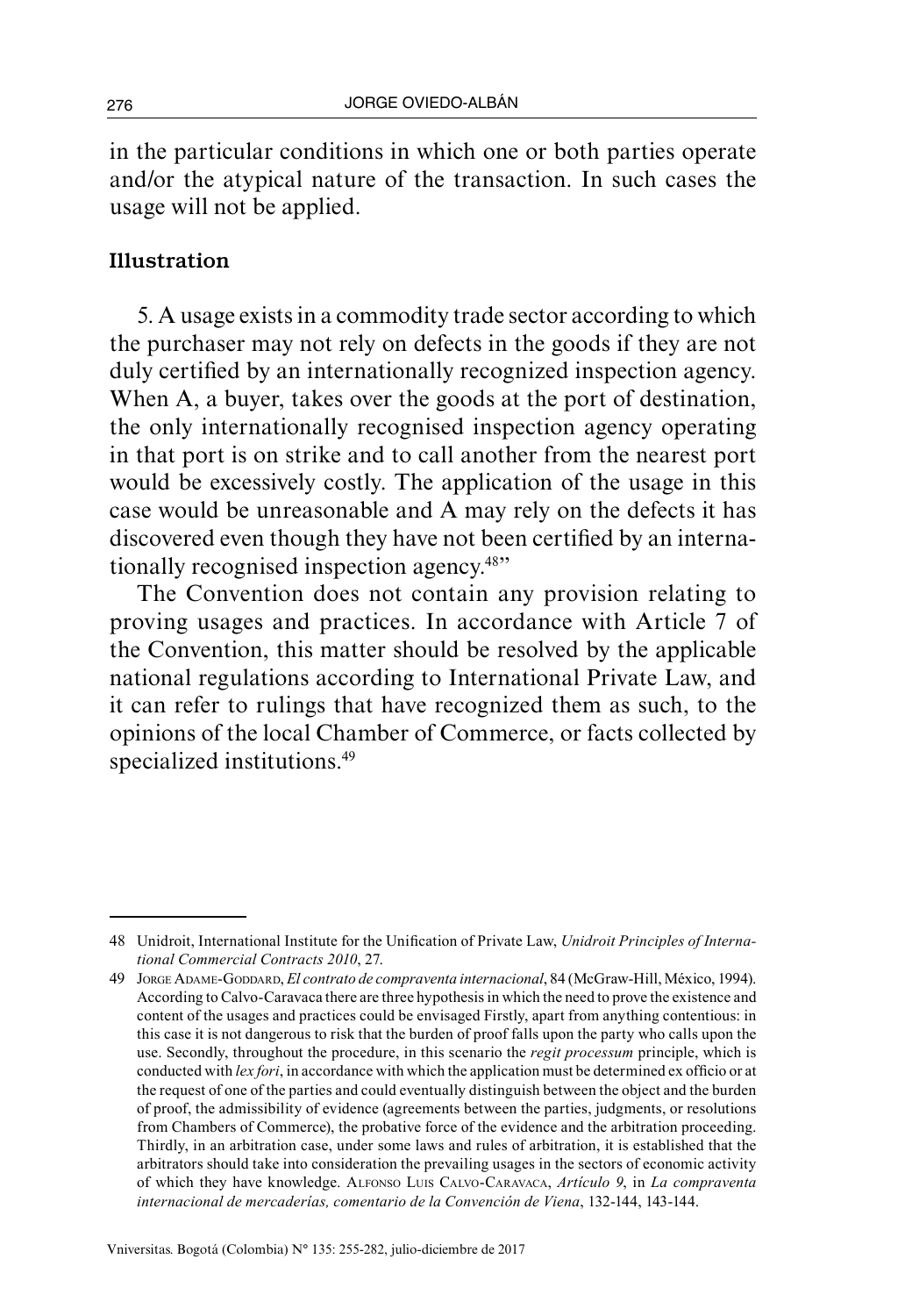# **CONCLUSIONS**

The following points are the summaries of the main conclusions that have been drawn in this paper.

- 1. The Convention on the International Sale recognizes a non-hierarchal and open order of legal sources that allows for the parties, interpreters, and judges or referees to be creative in their decision-making process.
- 2. The Convention on the International Sale recognizes the main value of contractual practices and usages as sources that generate rules of conduct.
- 3. International jurisprudence has recognized the normative value of usages as long as it fulfills the requirements of being publicly known and based on repetition. Additionally, there are rulings based on which the legal theory has established that in contracts for the international sale of goods that are governed by the United Nations Convention of 1980, the usages are accepted *contra legem*. As such, if there is a conflict between the customary rule and the Convention's regulations, the first will take precedence.
- 4. The usages within the context of the Convention and other instruments such as the Unidroit Principles do not need to be universal. Their international nature can be attributed to a practice that despite only belonging to one particular place is such because it derives from international trade transactions that are undertaken in that particular place.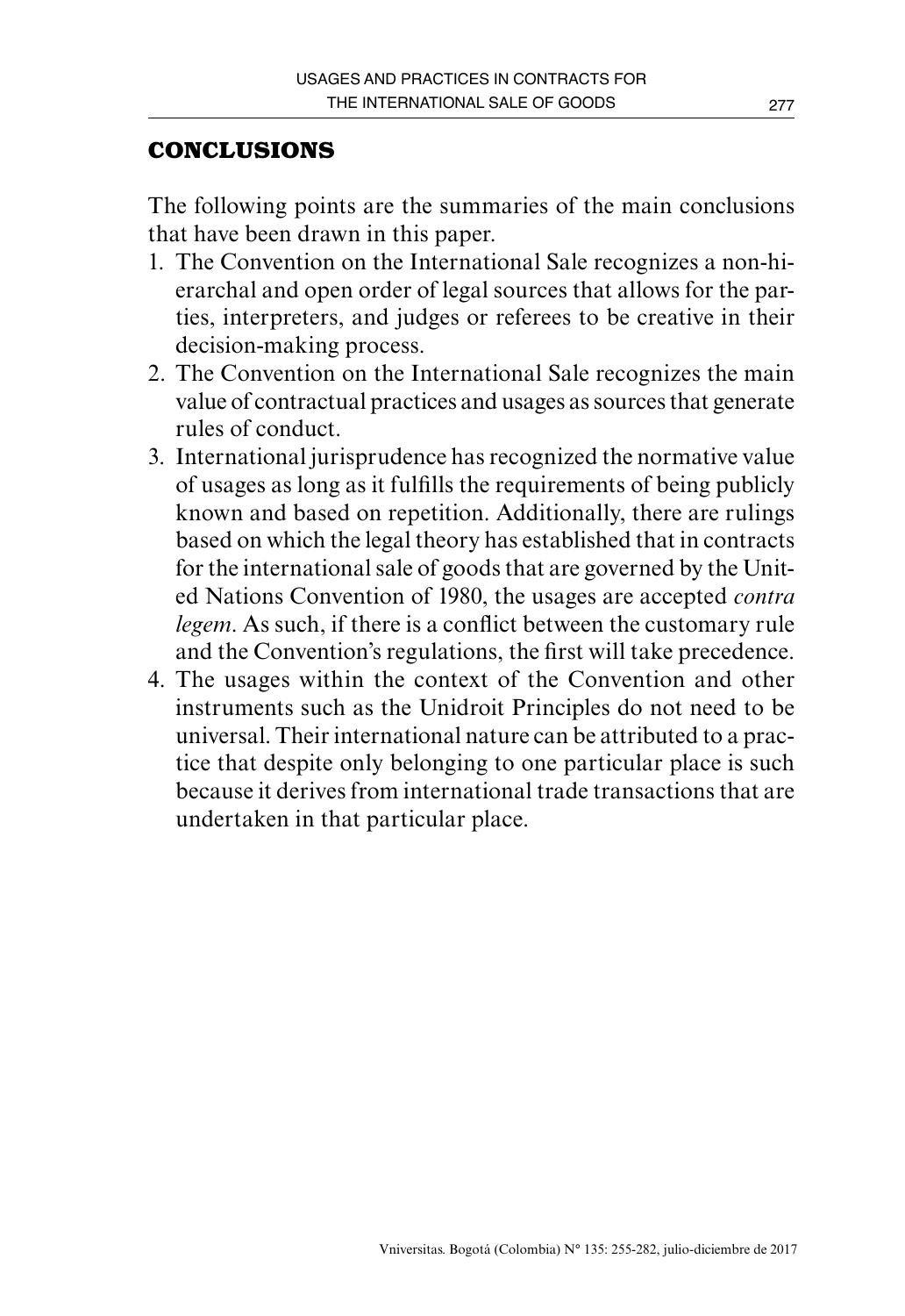#### **BIBLIOGRAPHY**

#### **Books**

- Adame-Goddard, Jorge, *El contrato de compraventa internacional* (McGraw-Hill, México, 1994).
- Audit, Bernard, *La compraventa internacional de mercaderías: Convención de las Naciones Unidas del 11 de abril de 1980 (ratificada por la ley 22.765)* (RICARDO DE ZAVALÍA, translator, Zavalía Editor, Buenos Aires, 1994).
- Bernal-Fandiño, Mariana, *El deber de coherencia en el derecho colombiano de los contratos* (Pontificia Universidad Javeriana, Bogotá, 2013).
- Bianca, Cesare Masimo & Bonell, Michael Joachim, *Commentary on the International Sales Law. The 1980 Vienna Sales Convention* (Giuffrè*,* Milan, 1987).
- Bout, Patrick X., *Trade Usages: Article 9 of the Convention on Contracts for the International Sale of Goods*. Available at: [http://www.cisg.law.pace.edu/cisg/](http://www.cisg.law.pace.edu/cisg/biblio/bout.html) [biblio/bout.html](http://www.cisg.law.pace.edu/cisg/biblio/bout.html)
- BRIDGE, MICHAEL G., The International Sale of Goods (3<sup>rd</sup> edition, Oxford University Press, Oxford, 2013).
- Campuzano-Díaz, Beatriz, *La repercusión del Convenio de Viena de 11 de abril de 1980 en el ámbito de la compraventa internacional de mercaderías: estudio de su aplicación y de sus relaciones con la norma de conflicto y la Nueva Lex Mercatoria* (Universidad de Sevilla, Sevilla, 2000).
- Castellanos-Ruiz, Esperanza, *Autonomía de la voluntad y derecho uniforme en la compraventa internacional* (Comares, Granada, 1998).
- Díez-Picazo <sup>y</sup> Ponce de León, Luis, director, coordinator, *La compraventa internacional de mercaderías. Comentario de la Convención de Viena* (Civitas, Madrid, 1998).
- Fernández de la Gándara, Luis & Calvo-Caravaca, Alfonso Luis, *Derecho mercantil internacional* (2nd ed., Tecnos, Madrid, 1995).
- Ferrari, Franco, *Fuentes aplicables a la compraventa internacional de mercaderías* (Miriam Anderson & Lorenzo Bairati, translators, Bosch, Barcelona, 2009).
- Ferrari, Franco & Torsello, Marco, *International Sales Law CISG in a Nutshell*  (West Academic Publishing, Saint Paul, Minnesota, 2014).
- Folsom, Ralph; Gordon, Michael Wallace; Spanogle, John A. & Alstine, Michael P. VAN, *International Business Transactions in a Nutshell* (9<sup>th</sup> ed., West Group, Saint Paul, Minnesota, 2012).
- Galgano, Francesco & Marrella, Fabrizio, *Diritto del commercio internazionale* (CEDAM, Padova, 2004).
- Garro, Alejandro Miguel & Zuppi, Alberto Luis, *Compraventa internacional de mercaderías. La Convención de Viena de 1980* (2nd ed., Abeledo Perrot, Buenos Aires, 2012).
- Gillette, Clayton P. & Walt, Steven D., *The UN Convention on Contracts for the International Sale of Goods: Theory and Practice* (2nd ed., Cambridge University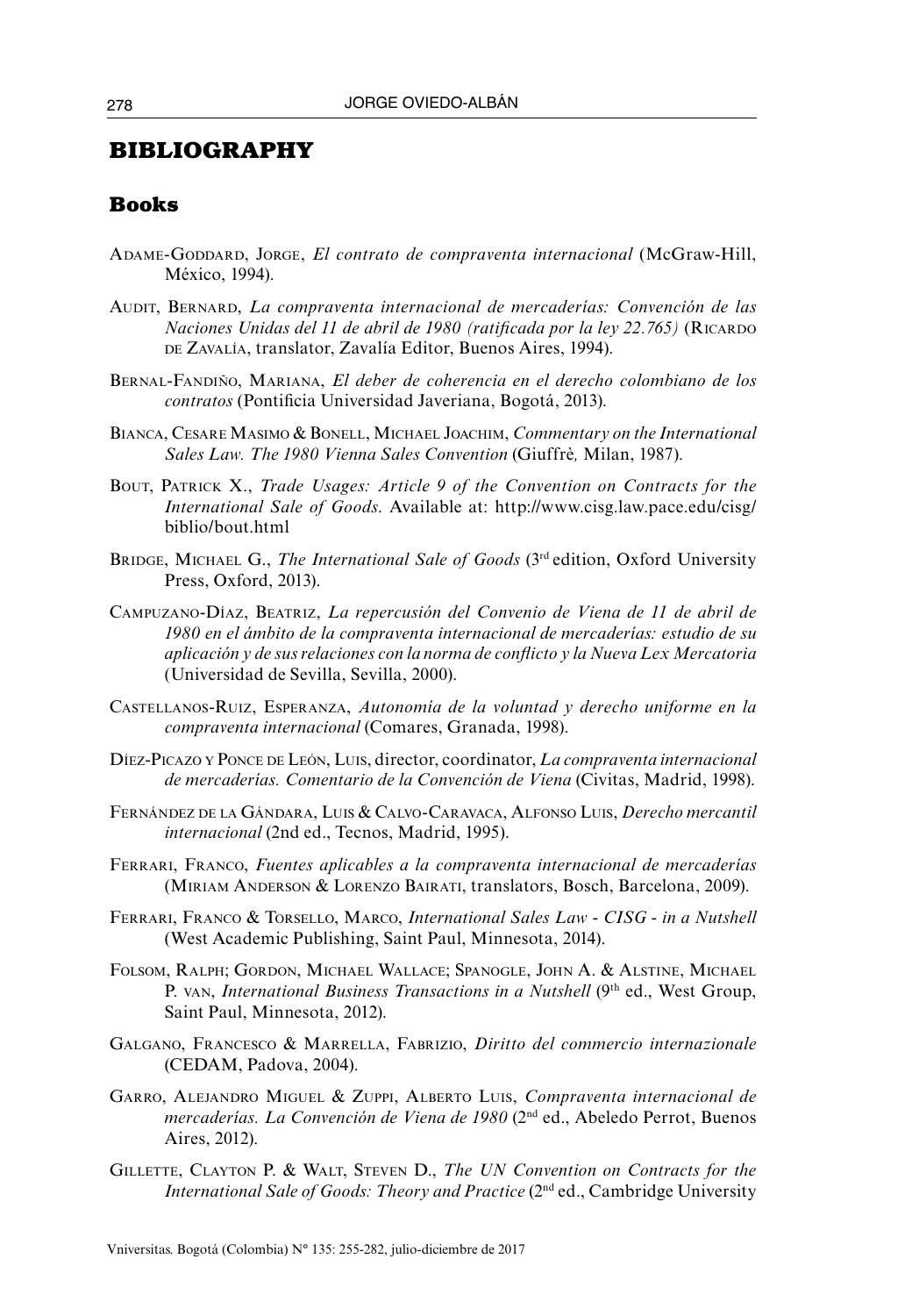Press, New York, 2016).

- Honnold, John, *Uniform Law for International Sales under the 1980 United Nations Convention* (4th ed., Harry M. Flechtner, edited and updated, Wolters Kluwer, Alphen aan den Rijn, 2009).
- Illescas-Ortiz, Rafael & Perales-Viscasillas, María del Pilar, *Derecho mercantil internacional. El derecho uniforme* (Editorial Centro de Estudios Ramón Areces S.A., Universidad Carlos III de Madrid, Madrid, 2003).
- Lookofsky, Joseph, *Convention on Contracts for the International Sale of Goods (CISG)* (Wolters Kluwer, Alphen aan den Rijn, 2012). Available at: http://www.cisg.law. pace.edu/cisg/biblio/lookofsky.html
- Martínez-Cañellas, Anselmo, *La interpretación y la integración de la Convención de Viena sobre la compraventa internacional de mercaderías, de 11 de abril de 1980* (Comares, Granada, 2004).
- Morales-Moreno, Antonio Manuel, *La modernización del derecho de obligaciones* (Thomson Civitas, Cizur Menor, Navarra, 2006).
- Oviedo-Albán, Jorge, *Autonomía conflictual en los contratos de compraventa internacional de mercaderías* (Grupo Editorial Ibáñez, Universidad de La Sabana, Bogotá, 2012).
- Perales-Viscasillas, María del Pilar, *Derecho comercial internacional*, tomo 1 (Pontificia Universidad Javeriana, Temis, Bogotá, 2014).
- Perales-Viscasillas, María del Pilar, *La formación del contrato en la compraventa internacional de mercaderías* (Tirant lo Blanch, Valencia, 1996).
- Schlechtriem, Peter & Butler, Petra, *UN Law on International Sales*. *The UN Convention on the International Sale of Goods* (Springer, Heidelberg, 2009).
- Vázquez-Lépinette, Tomás, *Compraventa internacional de mercaderías. Una visión jurisprudencial* (Aranzadi Editorial, Elcano, Navarra, 2000).
- Zimmermann, Reinhard, *The New German Law of Obligations. Historical and Comparative Perspectives* (Oxford University Press, Oxford, 2005).

#### **Contribution in collective books**

- Bonell, Michael Joachim, *Article 9. Usages and Practices*, in *Commentary on the International Sales Law. The 1980 Vienna Sales Convention*, 103-115 (Cesare Masimo Bianca & Michael Joachim Bonell, Giuffrè*,* Milan, 1987).
- Calvo-Caravaca, Alfonso Luis, *Artículo 6*, in *La compraventa internacional de mercaderías, comentario de la Convención de Viena*, 92-101 (Luis Díez-Picazo <sup>y</sup> PONCE DE LEÓN, director and coordinator, Civitas, Madrid, 1998).
- Calvo-Caravaca, Alfonso Luis, *Artículo 7*, in *La compraventa internacional de mercaderías, comentario de la Convención de Viena*, 102-113 (Luis Díez-Picazo <sup>y</sup> Ponce de León, director and coordinator, Civitas, Madrid, 1998).
- Calvo-Caravaca, Alfonso Luis, *Artículo 9*, in *La compraventa internacional de mercaderías, comentario de la Convención de Viena*, 132-144 (Luis Díez-Picazo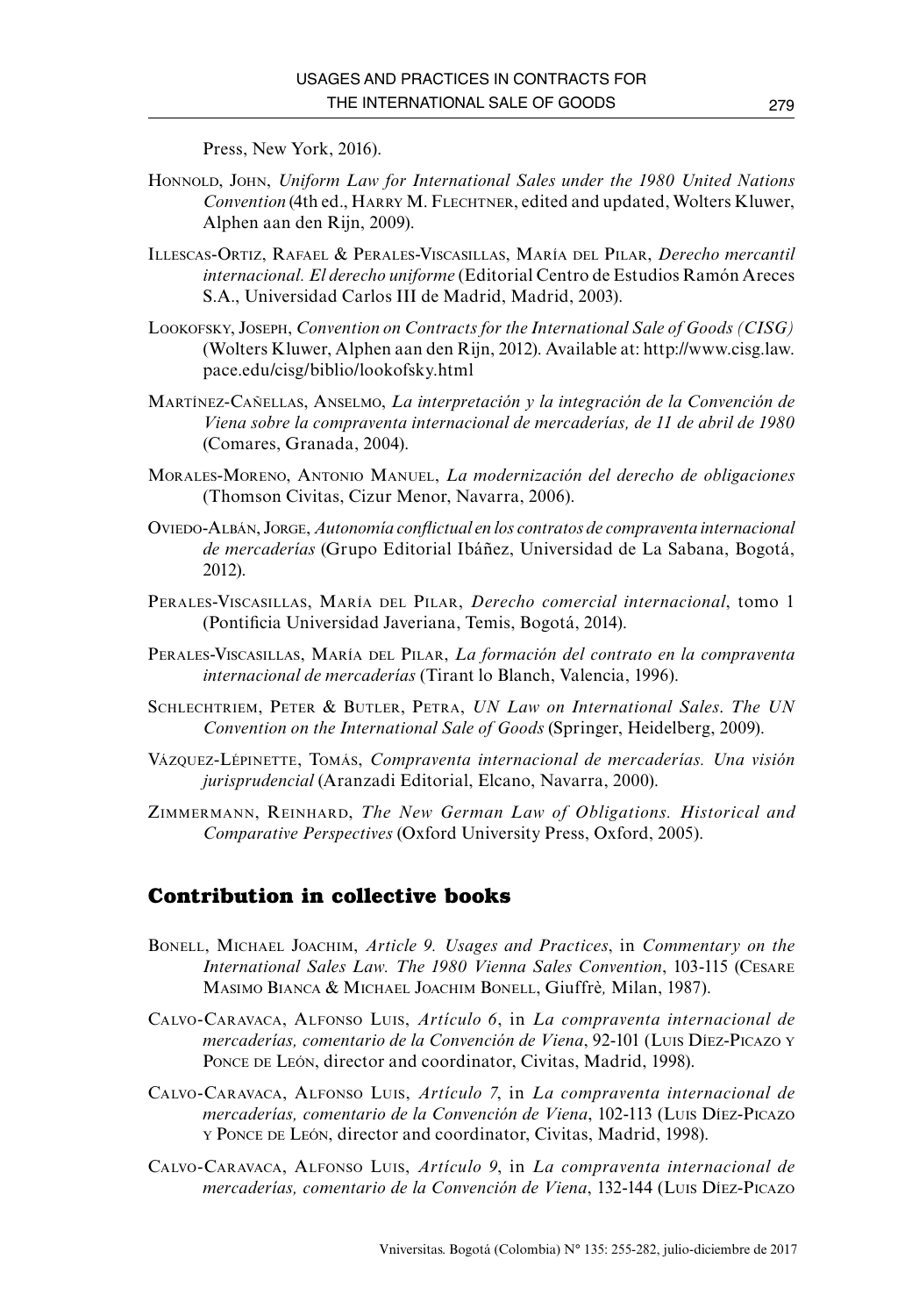<sup>y</sup> Ponce de León, director and coordinator, Civitas, Madrid, 1998).

- Carlsen, Anja, *Remarks on the manner in which the PECL may be used to interpret or supplement Article 9 CISG*, in *An International Approach to the Interpretation of the United Nations Convention on Contracts for the International Sale of Goods (1980) as Uniform Sales Law*, 277-282 (John Felemegas, ed., Cambridge University Press, New York, 2007).
- Castellanos-Ruiz, Esperanza, *La compraventa internacional de mercaderías*, in *Contratos, Tomo XVI, Los contratos internacionales (1)*, 381-632 (Mariano Yzquierdo-Tolsada, dir., Thomson Reuters, Aranzadi, Cizur Menor, Navarra, 2014).
- Checa-Martínez, Miguel, *Los usos del comercio en perspectiva comparada y transnacional*, in *Derecho contractual comparado. Una perspectiva europea y transnacional*, 267-310 (2nd ed., Sixto Sánchez-Lorenzo, editor, Civitas, Thomson Reuters, Cizur Menor, Navarra, 2013).
- Martínez-Cañellas, Anselmo, *La prescripción de las acciones de la CISG derivadas de la falta de conformidad de las cosas entregadas*, in *Rudolf Meyer zum Abschied: Dialog Deutschland-Schweiz VII*, 165-183 (Michael R. Will, ed., Faculté de droit, Université de Genève, Genève, 1999).
- Schmidt-Kessel, Martin, *Article 9*, in *Schlechtriem & Schwenzer: Commentary on the UN Convention on the International Sale of Goods (CISG)*, 181-196 (4th ed., Ingeborg Schwenzer, ed., Oxford University Press, Oxford, 2016).
- Schwenzer, Ingeborg & Hachem, Pascal, *Article 6*, in *Schlechtriem & Schwenzer Commentary on the UN Convention on the International Sale of Goods (CISG)*, 101-118 (4th ed., Ingeborg Schwenzer, ed., Oxford University Press, Oxford, 2016).
- Schwenzer, Ingeborg & Hachem, Pascal, *Article 7*, in *Schlechtriem & Schwenzer Commentary on the UN Convention on the International Sale of Goods (CISG)*, 119-142 (4th ed., Ingeborg Schwenzer, ed., Oxford University Press, Oxford, 2016).
- Vogenauer, Stefan, *Article 1.9*, in *Commentary on the Unidroit Principles of International Commercial Contracts (PICC)*, 192-201 (STEFAN VOGENAUER & JAN Kleinheisterkamp, eds., Oxford University Press, Oxford, 2009).

#### **Journals**

- Campuzano-Díaz, Beatriz, *El Convenio de Viena de 11 de abril de 1980 como núcleo en la regulación de la compraventa internacional de mercaderías (comentario a propósito de la Sentencia arbitral de la CCI nº. 8611/HV/JK de 23 de enero de 1997)*, 9 *Derecho de los Negocios*, 99, 15-28 (1998).
- Castro y Bravo, Federico de, *Las leyes nacionales, la autonomía de la voluntad y los usos en el proyecto de ley uniforme sobre la venta*, XI *Anuario de Derecho Civil*, 4, 1003- 1040 (1958). Available at: [https://www.boe.es/publicaciones/anuarios\\_derecho/](https://www.boe.es/publicaciones/anuarios_derecho/abrir_pdf.php?id=ANU-C-1958-40100301040_ANUARIO_DE_DERECHO_CIVIL_Las_leyes_nacionales,_la_autonom%EDa_de_la_voluntad_y_los_usos_en_el_proyecto_de_Ley_Uniforme_sobre_la_venta) [abrir\\_pdf.php?id=ANU-C-1958-40100301040\\_ANUARIO\\_DE\\_DERECHO\\_](https://www.boe.es/publicaciones/anuarios_derecho/abrir_pdf.php?id=ANU-C-1958-40100301040_ANUARIO_DE_DERECHO_CIVIL_Las_leyes_nacionales,_la_autonom%EDa_de_la_voluntad_y_los_usos_en_el_proyecto_de_Ley_Uniforme_sobre_la_venta) [CIVIL\\_Las\\_leyes\\_nacionales,\\_la\\_autonom%EDa\\_de\\_la\\_voluntad\\_y\\_los\\_](https://www.boe.es/publicaciones/anuarios_derecho/abrir_pdf.php?id=ANU-C-1958-40100301040_ANUARIO_DE_DERECHO_CIVIL_Las_leyes_nacionales,_la_autonom%EDa_de_la_voluntad_y_los_usos_en_el_proyecto_de_Ley_Uniforme_sobre_la_venta) [usos\\_en\\_el\\_proyecto\\_de\\_Ley\\_Uniforme\\_sobre\\_la\\_venta](https://www.boe.es/publicaciones/anuarios_derecho/abrir_pdf.php?id=ANU-C-1958-40100301040_ANUARIO_DE_DERECHO_CIVIL_Las_leyes_nacionales,_la_autonom%EDa_de_la_voluntad_y_los_usos_en_el_proyecto_de_Ley_Uniforme_sobre_la_venta)

Ferrari, Franco, *The Relationship between International Uniform Contract Law*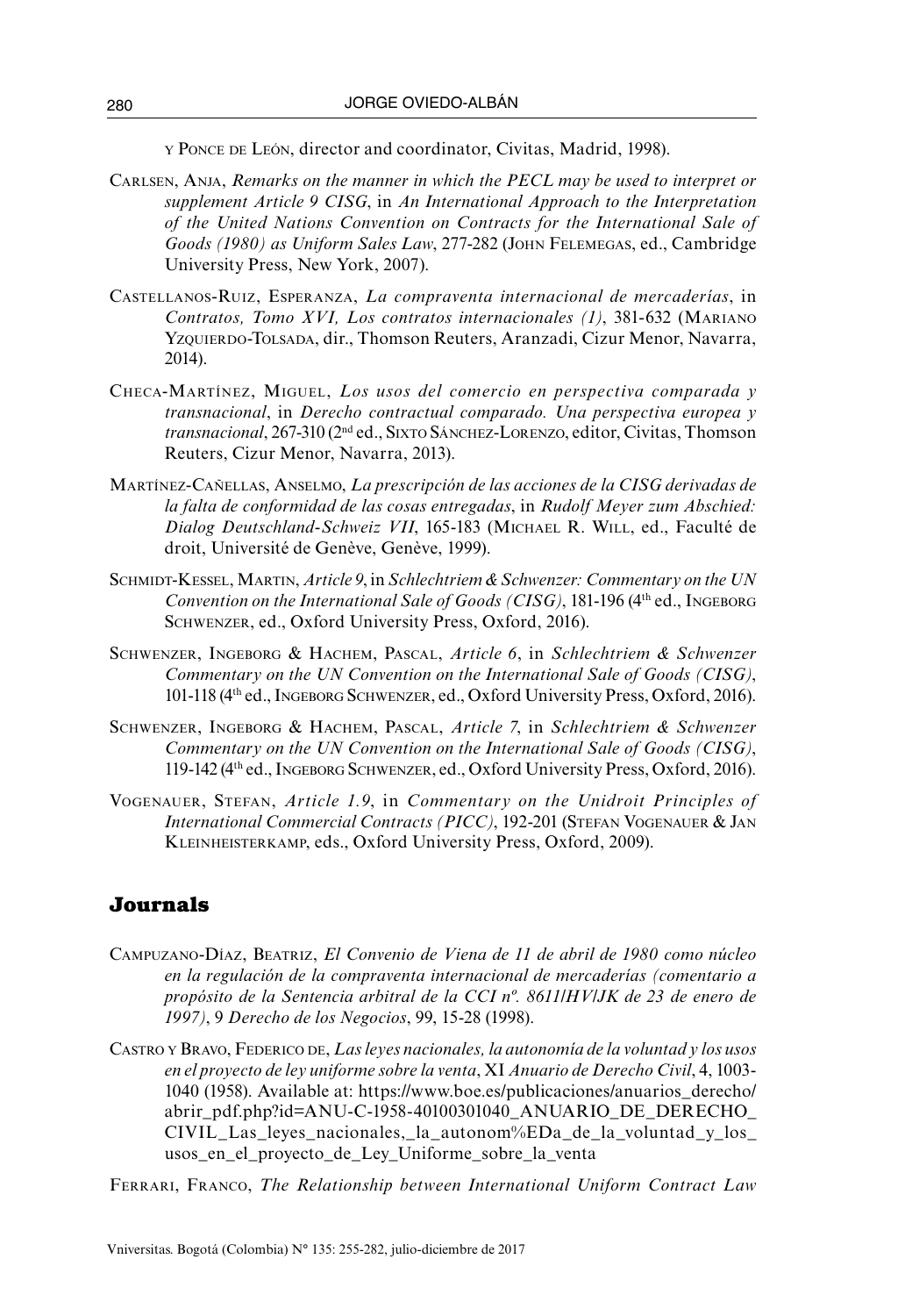*Conventions*, 22 *Journal of Law and Commerce*, 57-75 (2003). Available at: https:// www.cisg.law.pace.edu/cisg/biblio/ferrari7.html

- Ferrari, Franco, *Trade Usage and Practices Established between the Parties under the CISG*, 5 *International Business Law Journal*, 571-580 (2003).
- Ferrari, Franco, *What Sources of Law for Contracts for the International Sale of Goods? Why One Has to Look Beyond the CISG*, *Internationales Handelsrecht*, 1, 1-20 (2006). Available at: http://its.law.nyu.edu/faculty/profiles/representiveFiles/ What%20sources%20of%20law%20for%20contracts\_79455A8D-1B21-6206- 60B362AD9AB7EC8D.pdf
- Jokela, Heikki, *The Role of Usages in the Uniform Law on International Sales*, 10 *Scandinavian Studies in Law*, 81-96 (1966). Available at: http://www.cisg.law. pace.edu/cisg/biblio/Jokela.html
- Oviedo-Albán, Jorge, *El carácter internacional y la interpretación uniforme de la Convención de Naciones Unidas sobre Compraventa Internacional de Mercaderías*, XLV *Boletín Mexicano de Derecho Comparado*, 133, 253-282 (2012). Available at: http://www.scielo.org.mx/pdf/bmdc/v45n133/v45n133a9.pdf
- Oviedo-Albán, Jorge, *Los principios generales en la Convención de Naciones Unidas sobre Compraventa Internacional de Mercaderías*, XLVII *Boletín Mexicano de Derecho Comparado*, 141, 987-1020 (2014). Available at: http://www.elsevier.es/ es-revista-boletin-mexicano-derecho-comparado-77-articulo-los-principiosgenerales-convencion-naciones-S0041863314711822

#### **International treaties and other legal sources**

- Unidroit, International Institute for the Unification of Private Law, *Unidroit Principles of International Commercial Contracts 2010* (Rome, 2010). Available at: [http://www.unidroit.org/english/principles/contracts/principles2010/](http://www.unidroit.org/english/principles/contracts/principles2010/integralversionprinciples2010-e.pdf) [integralversionprinciples2010-e.pdf](http://www.unidroit.org/english/principles/contracts/principles2010/integralversionprinciples2010-e.pdf)
- United Nations. Convention for International Sales of Goods. Available at: [http://www.](http://www.uncitral.org/pdf/english/texts/sales/cisg/V1056997-CISG-e-book.pdf) [uncitral.org/pdf/english/texts/sales/cisg/V1056997-CISG-e-book.pdf](http://www.uncitral.org/pdf/english/texts/sales/cisg/V1056997-CISG-e-book.pdf)

#### **Cases**

- Argentina, National Commercial Court of First Instance No. 10, October 23<sup>rd</sup> 1991, *Águila Refractarios S.C. s/ Conc. Preventivo*. Available at:<http://www.unilex.info>
- Argentina, National Commercial Court of First Instance, No. 10, October 6th 1994, *Bermatex v. Valentin Rius*. Available at: [http://cisgw3.law.pace.edu/cases/941006a1.](http://cisgw3.law.pace.edu/cases/941006a1.html) [html](http://cisgw3.law.pace.edu/cases/941006a1.html)
- Austria, Oberlandesgericht Graz, November 9th 1995, CLOUT No. 175. Available at: <http://cisgw3.law.pace.edu/cases/951109a3.html>
- Austria, Oberster Gerichtshof, February 2nd 1995, CLOUT No. 176. Available at: [http://](%20http://cisgw3.law.pace.edu/cases/960206a3.html) [cisgw3.law.pace.edu/cases/960206a3.html](%20http://cisgw3.law.pace.edu/cases/960206a3.html)

Austria, Oberster Gerichtshof, October 15th de 1998, CLOUT No. 240. Available at: